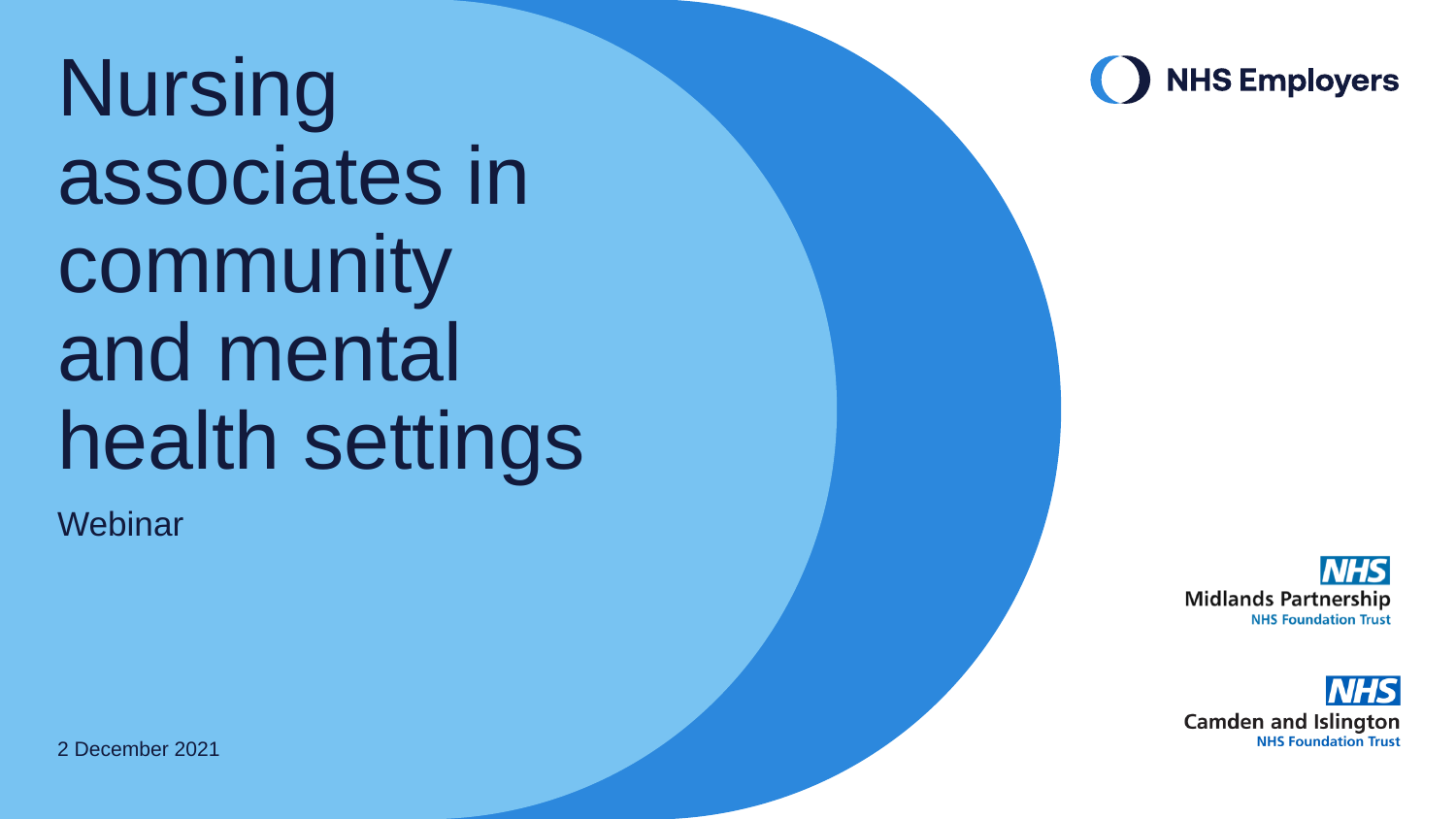#### Agenda

| Webinar schedule                                                      | Lead                                                                                                                                              |  |
|-----------------------------------------------------------------------|---------------------------------------------------------------------------------------------------------------------------------------------------|--|
| <b>Introduction</b>                                                   | Nicola Morar, Programme Lead - NHS Employers                                                                                                      |  |
| Nursing associates in mental health and community<br>nursing services | Caroline Llewellyn, Head of Nursing and Angie Astley,<br>Head of Workforce Planning - Midlands Partnership<br><b>NHS Foundation Trust</b>         |  |
| Trainee nurse associates at C&I                                       | Jo Pollock, Preceptorship and Professional Standards<br>Lead and Myra Whiskar, Apprenticeship Lead – Camden<br>and Islington NHS Foundation Trust |  |
| Q&A and close                                                         | Nicola Morar, Programme Lead – NHS Employers                                                                                                      |  |

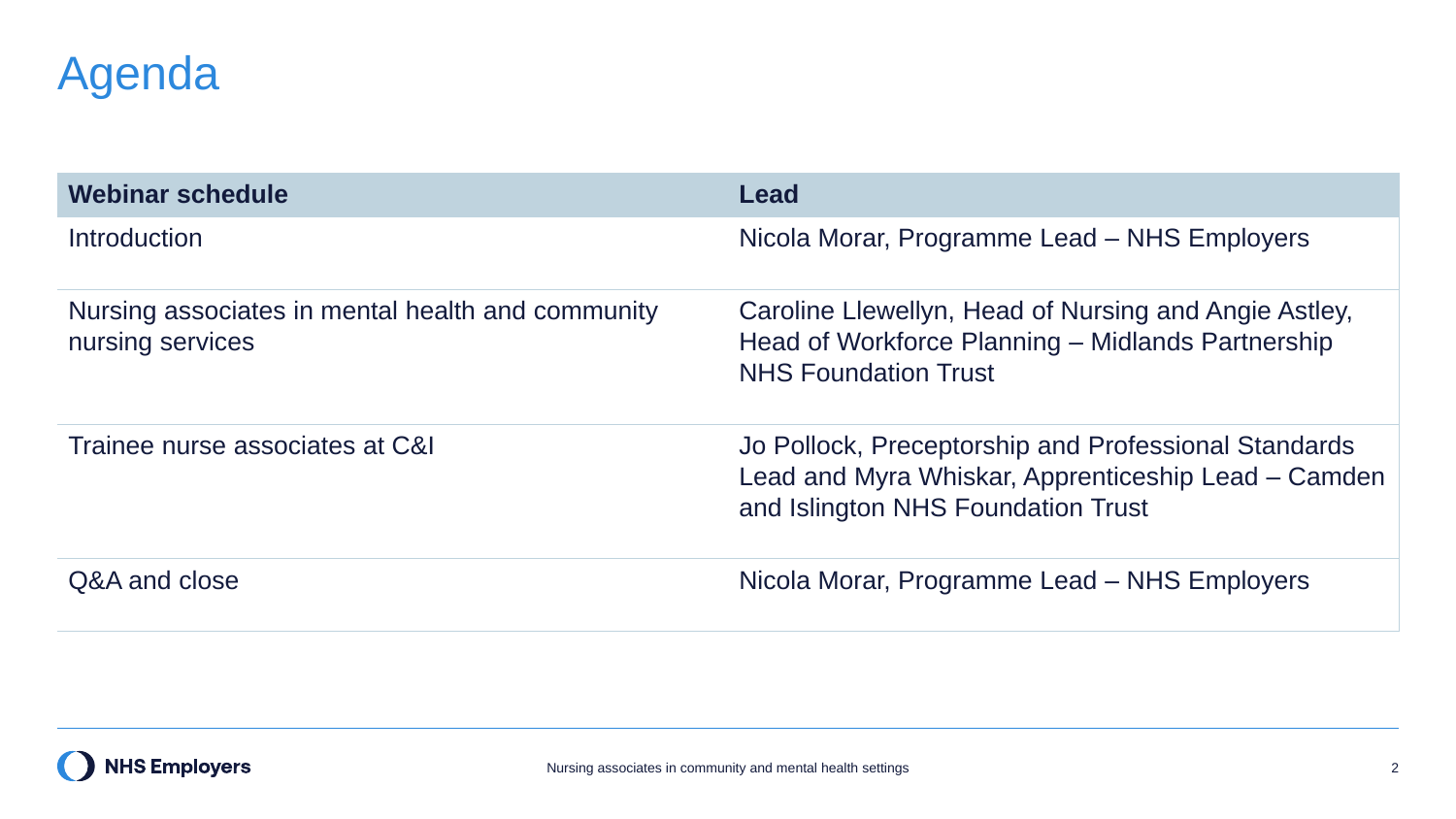

## Nursing Associates Mental Health and Community Nursing Services

**Caroline Llewellyn – Head of Nursing: Professional Education and Development**

**Angie Astley – Head of Workforce Planning and Transformation / ICS Strategic Workforce Planning Lead (Staffordshire and SOT ICS)**





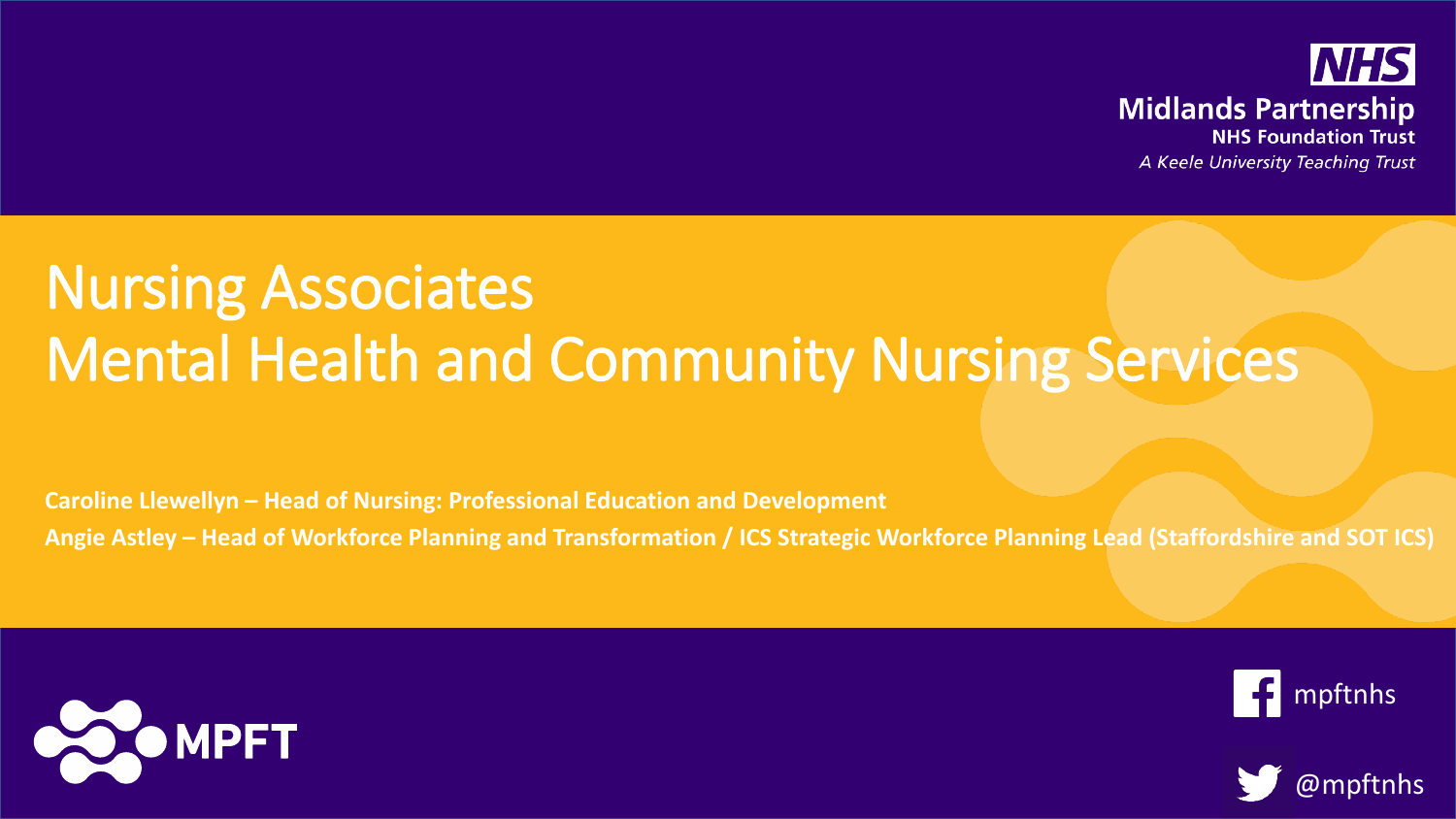# Midlands Partnership NHS Foundation **Trust**

- Created in 2018 as a result of a merger
- Services in Staffordshire, Stoke-on Trent, Shropshire and Telford & Wrekin, with a national reach through Inclusion and Ministry of Defence contracts
- Specialists in mental health, adult social care and healthcare in the community (anything outside of acute hospitals including prisons)
- Serve a population of 1.5million people, over a core geography of 2,400 square miles
- Employs over 8,500 people
- Budget in region of £400m
- Levy payer
- Levy share with non levy paying partners
- Support apprenticeships Level 2 to Level 7











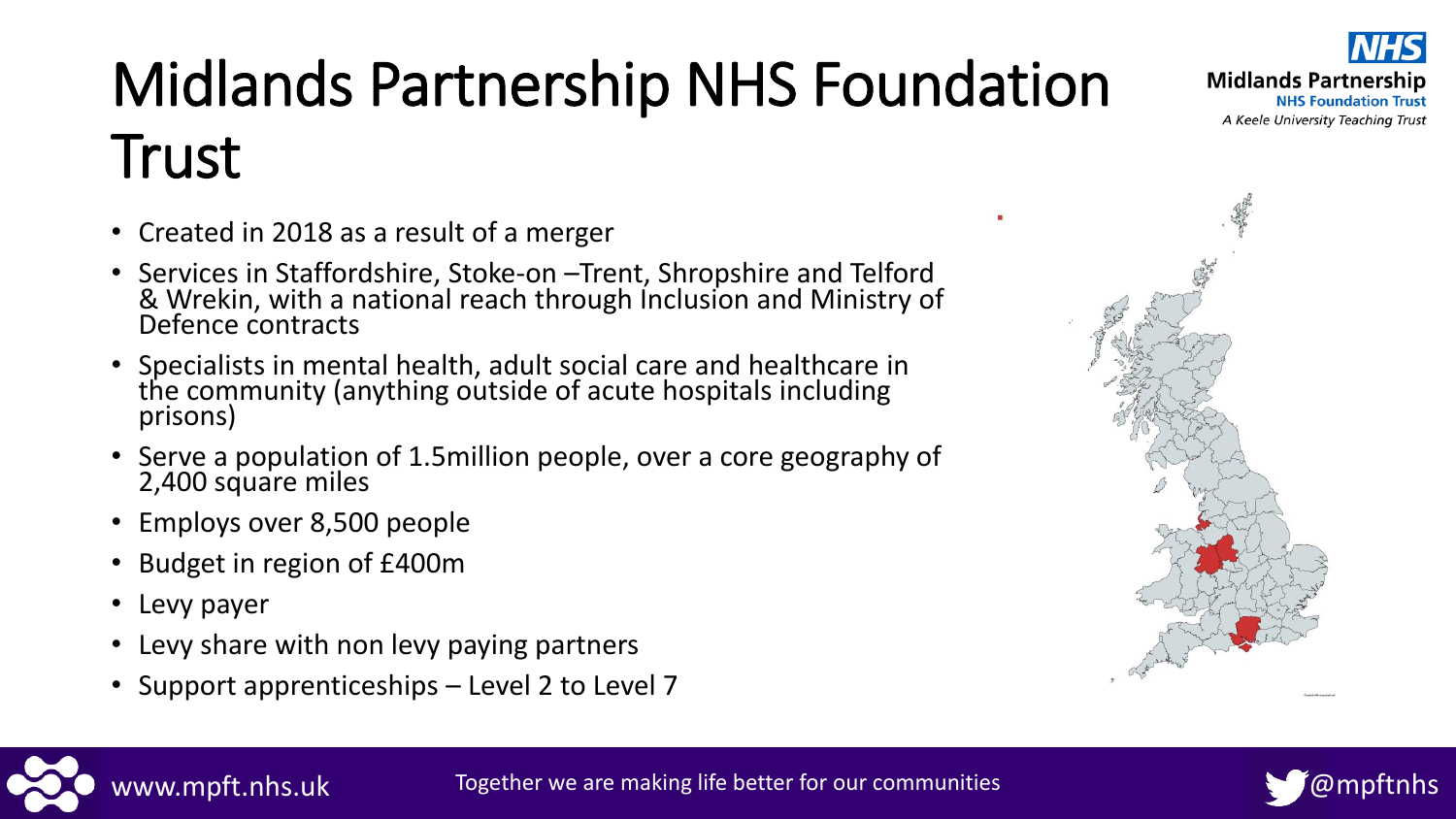

## Nursing Associates - Our Journey

- Partnership working with the University of Wolverhampton (2017)
	- 5 TNAs within pilot
	- 1 NA completed programme
- Revisit the role within new organisation
- Dedicated lead
	- Partnership working with apprenticeship team
	- Educate workforce NA role/Apprenticeships/Expectations
	- Build momentum within organisation and in partnership with others
	- Additional in house training & education
	- Pastoral support
- Nursing development/career pathway

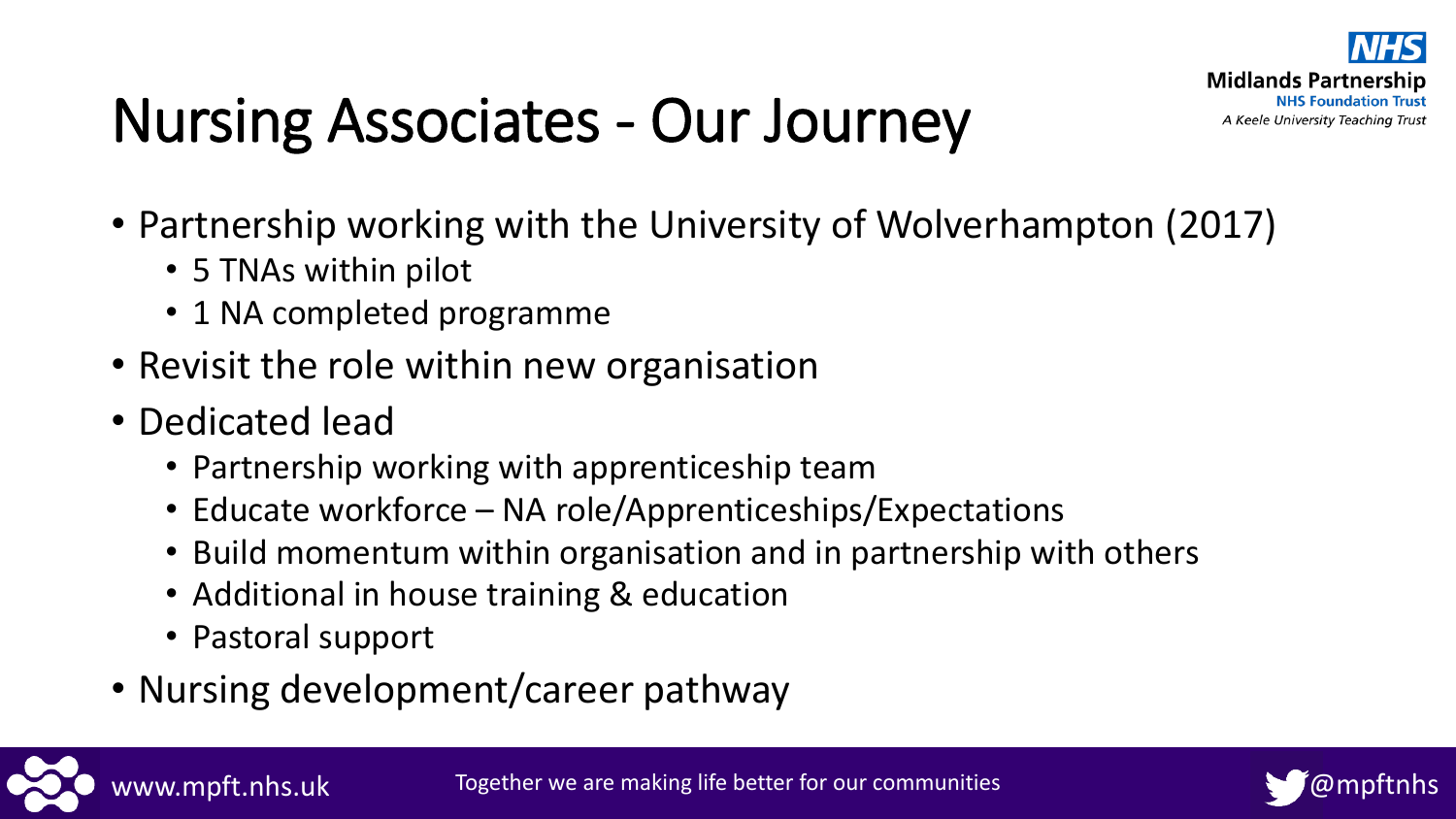

## Collaboration

- 2<sup>nd</sup> wave HEE Staffordshire Collaborative
	- Keele University
	- Staffordshire University
	- University Hospitals North Midlands
	- North Staffordshire Combined Healthcare NHS Trust
	- The Shrewsbury and Telford Hospital NHS Trust
	- Shropshire Community Health NHS Trust
	- Hospice Care St Giles, Douglas Macmillain
	- Independent hospital care John Munroe
	- Independent Care Home providers



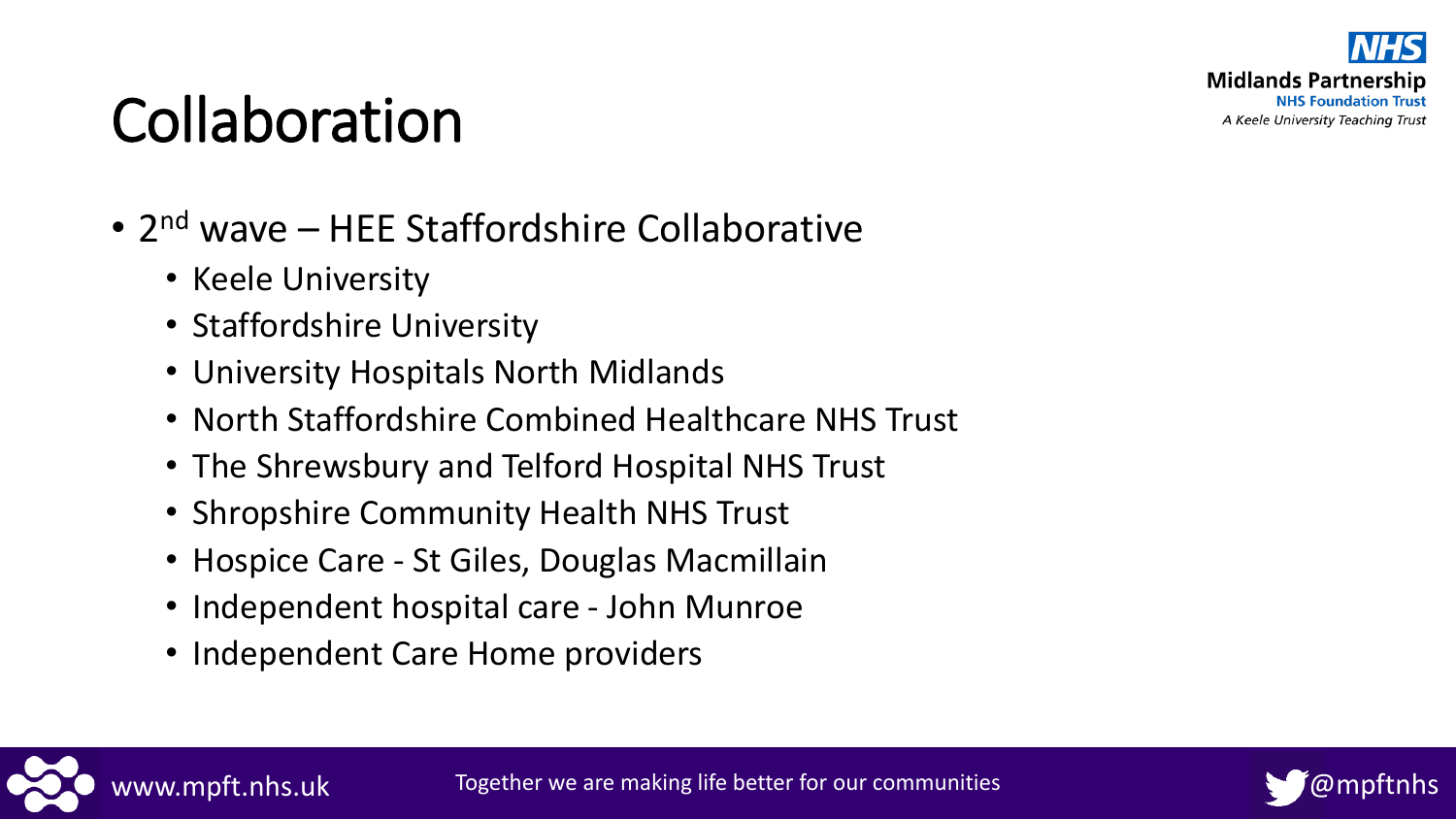

# Some of the Challenges

- Internal staff only
- Budget for AFC Band 4 required
- Raising awareness briefings HCSW & managers
- Expectations of programme- staff & manager
- Challenging the status quo; implementing new ways of working
- Overcoming 'special services' viewpoint
- Commissioning prescriptive in some specialities limiting scope for innovation
- Apprenticeship standards Maths & English qualifications
- Equating overseas qualifications with UK apprenticeship standards
- Assistant Practitioner (AP) role
- HR issues maternity leave, change of role, leave of absence, withdrawal from course
- Job descriptions flexibility vs standardisation
- Clear career pathway



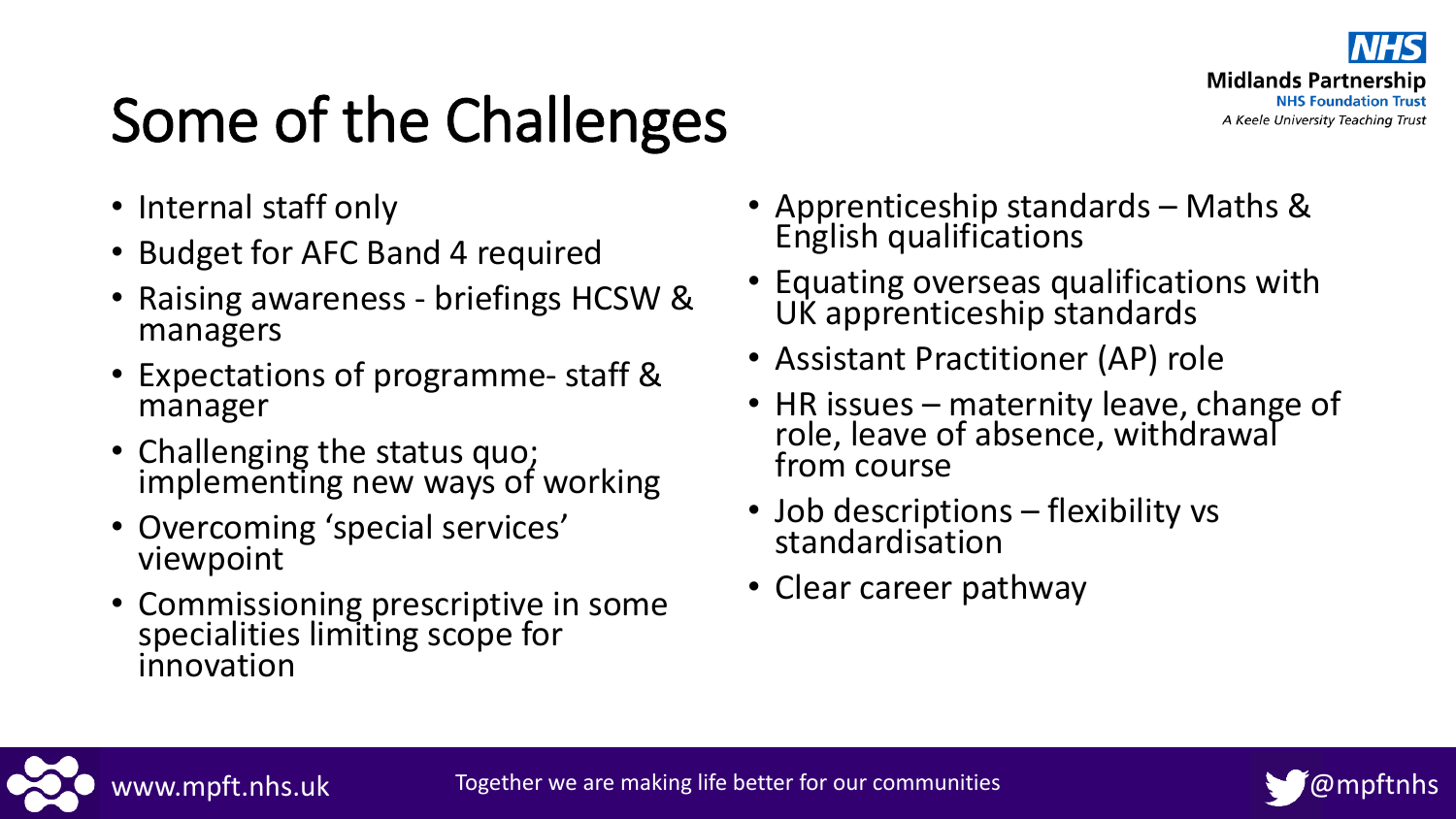

## Where have we deployed TNAs and NAs?

- LD- inpatient & community
- Forensic services
- Inpatient adult Mental Health
- Inpatient physical
- Inclusion services
- IAPT (Improving Access to Psychological Services)
- CAMHS (Children and Adolescent Mental Health Services)
- Eating Disorders
- Psychosis pathways
- Children & Families services
- Crisis Resolution
- District Nursing Services
- Walk in Centre
- Home First (Hospital Avoidance/Discharge Support)
- Court Liaison & Diversion





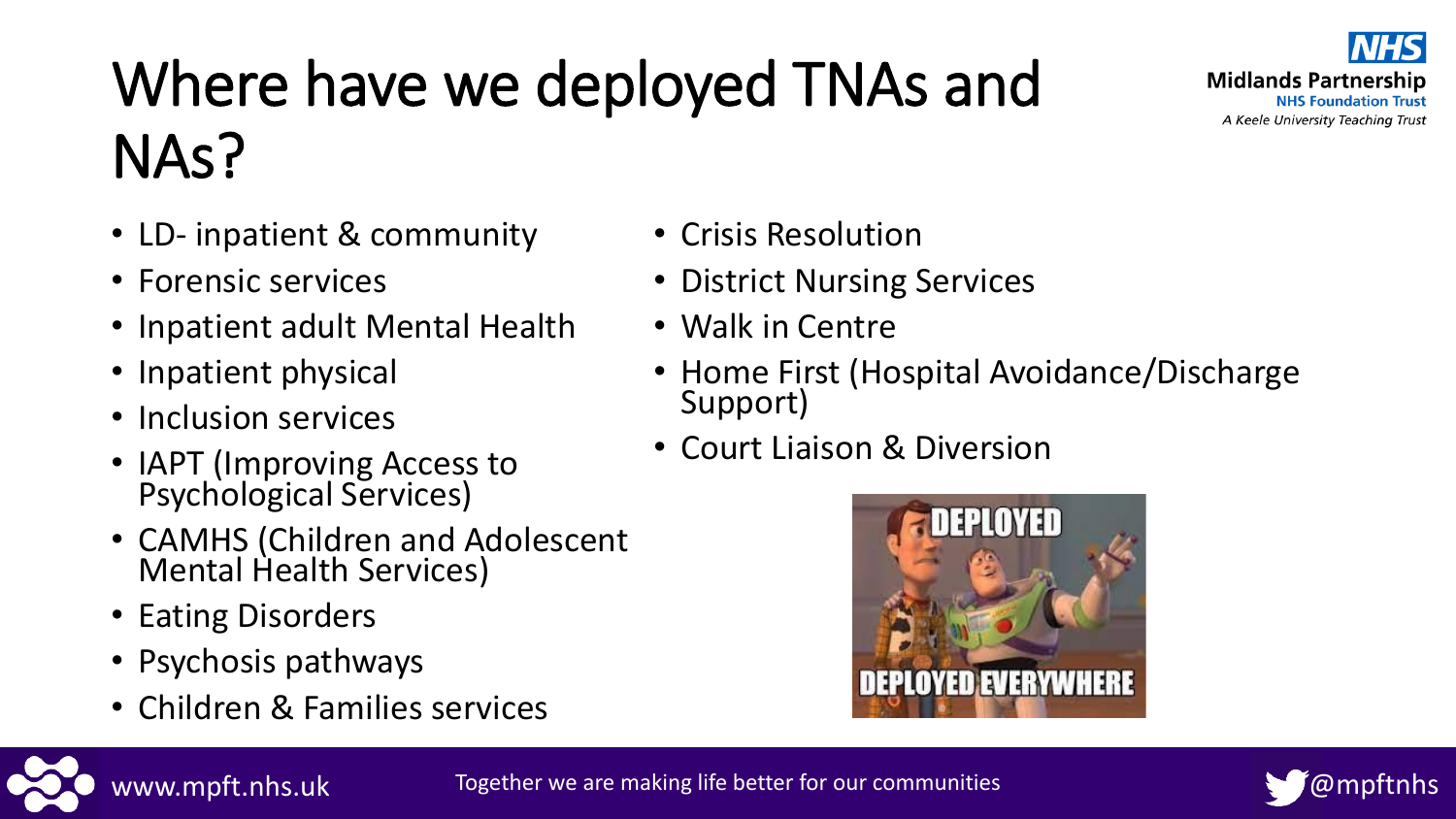

#### **MPFT - Service Deployment**





www.mpft.nhs.uk Together we are making life better for our communities **With the Compftnhs** 

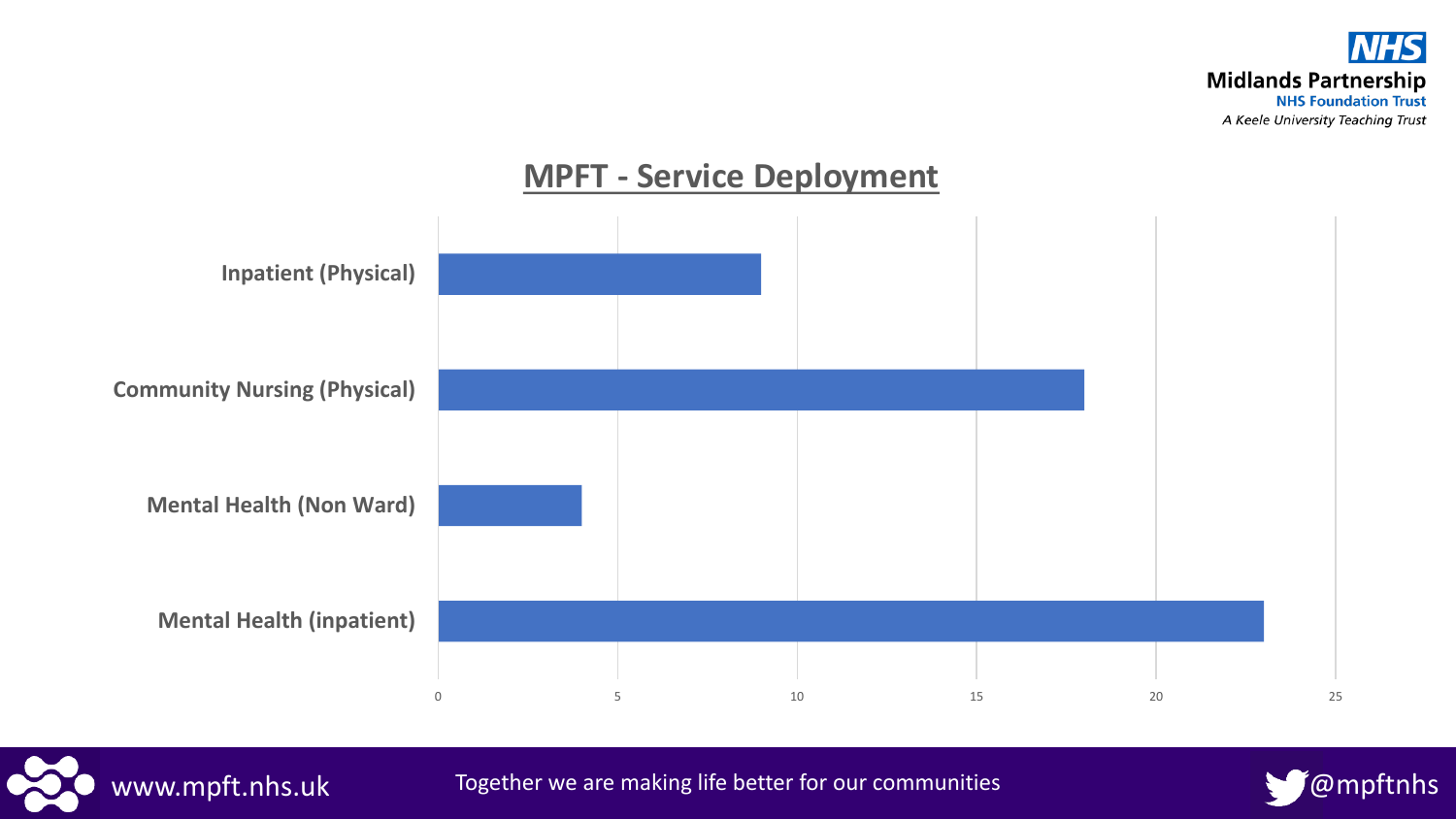



#### **MPFT - Nursing Associate Training (2019- 2021)**



www.mpft.nhs.uk Together we are making life better for our communities  $\bigcirc$  @mpftnhs

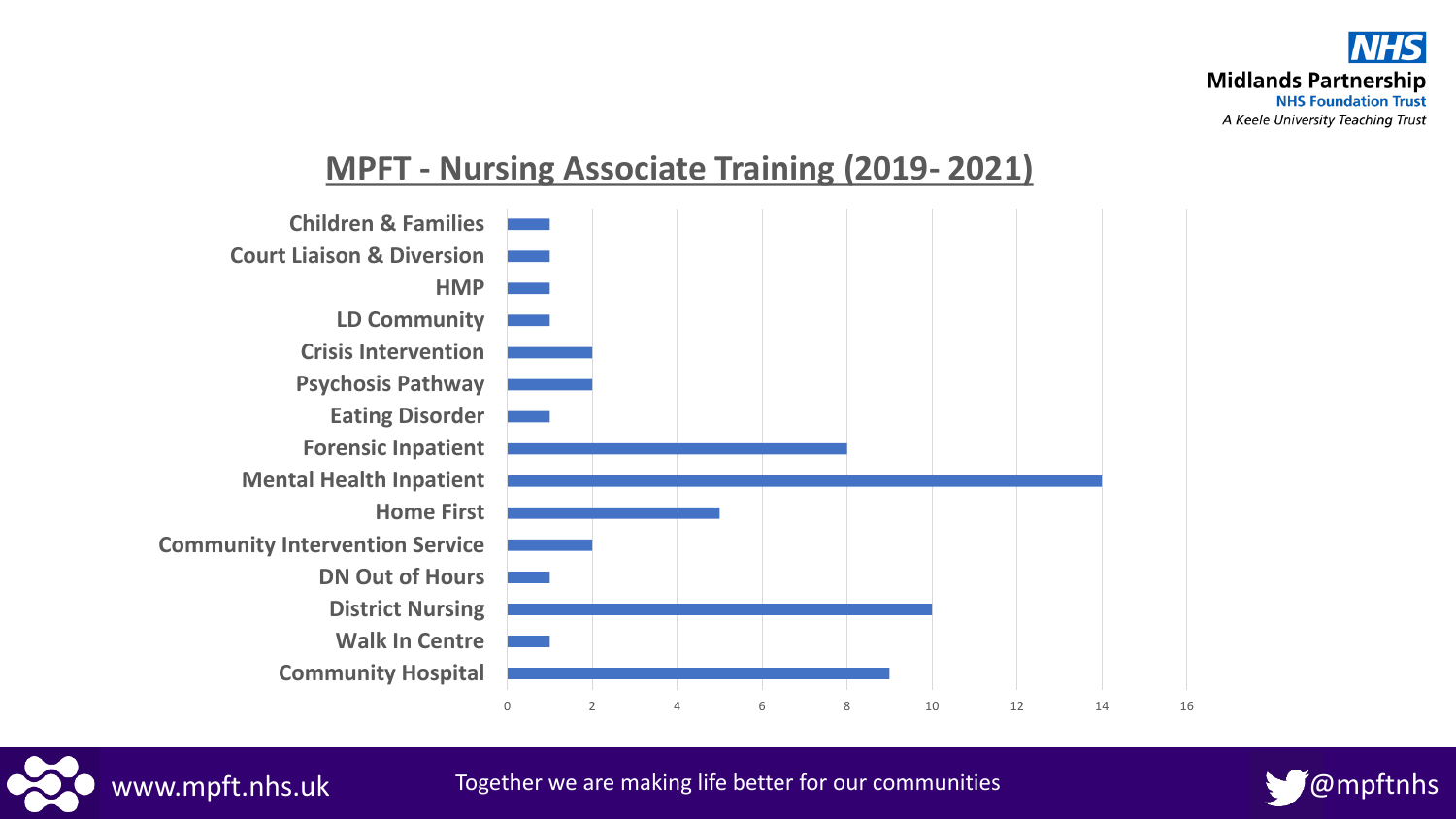**NHS Midlands Partnership NHS Foundation Trust** A Keele University Teaching Trust

## Attrition

- Leave of Absence
	- Maternity Leave 2
	- $\cdot$  III Health  $-2$
	- Other  $-1$
- Withdrawal
	- External/personal factors 3
	- Pressures of programme 2





www.mpft.nhs.uk Together we are making life better for our communities **With the Compftnhs** 

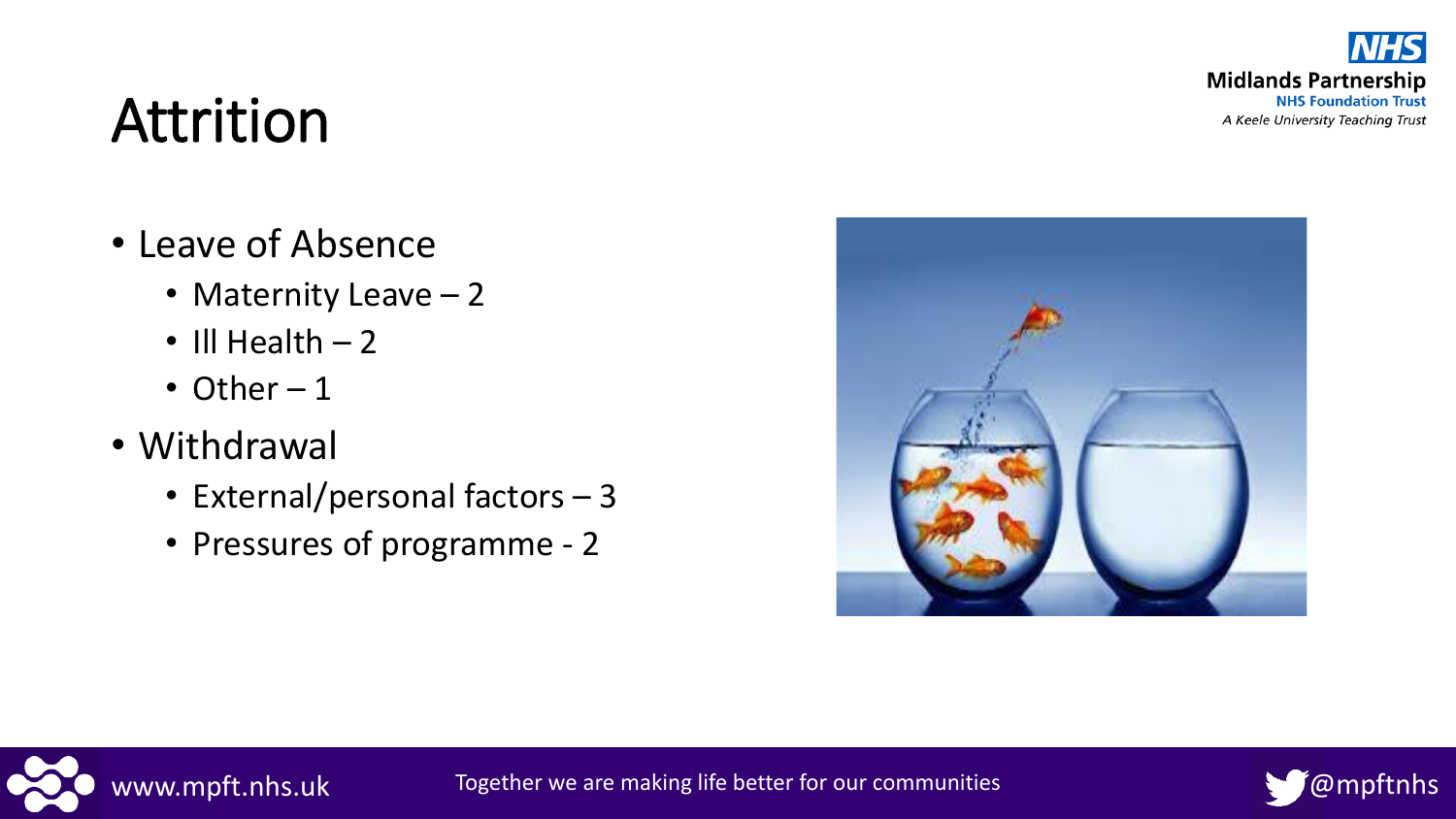

## What is different?

- Physical health agenda in Mental Health services
- Delivery of increasingly complex psychological therapies
- Delivering Clozapine clinics
- Reducing burden on registered staff – observations/monitoring/ reviews
- Complex wound care
- Delivering ambulatory clinics e.g. leg ulcer management
- Routine but complex care interventions e.g. VAC therapy
- Supporting end of life care



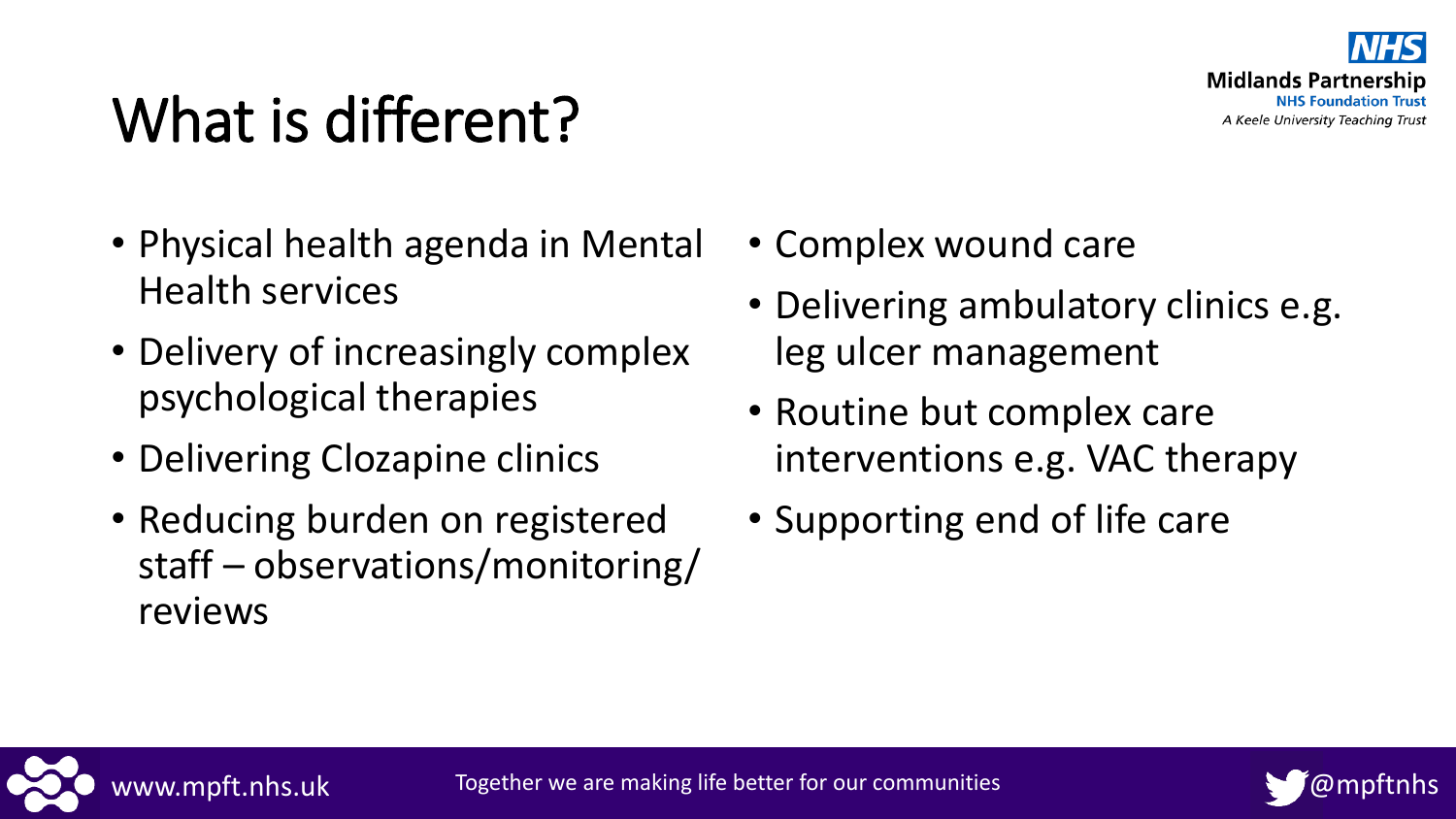**Midlands Partnership NHS Foundation Trust** A Keele University Teaching Trust

## Reflections

- Partnership working
- Raising awareness amongst workforce
- Challenging status quo
- Managing demand and expectation from HCSW's
- Supporting literacy and numeracy acquisition
- Job descriptions
- Contract particularly in relation to attrition and leave of absence
- Placement capacity and circuit
- Pathway to registered nurse role





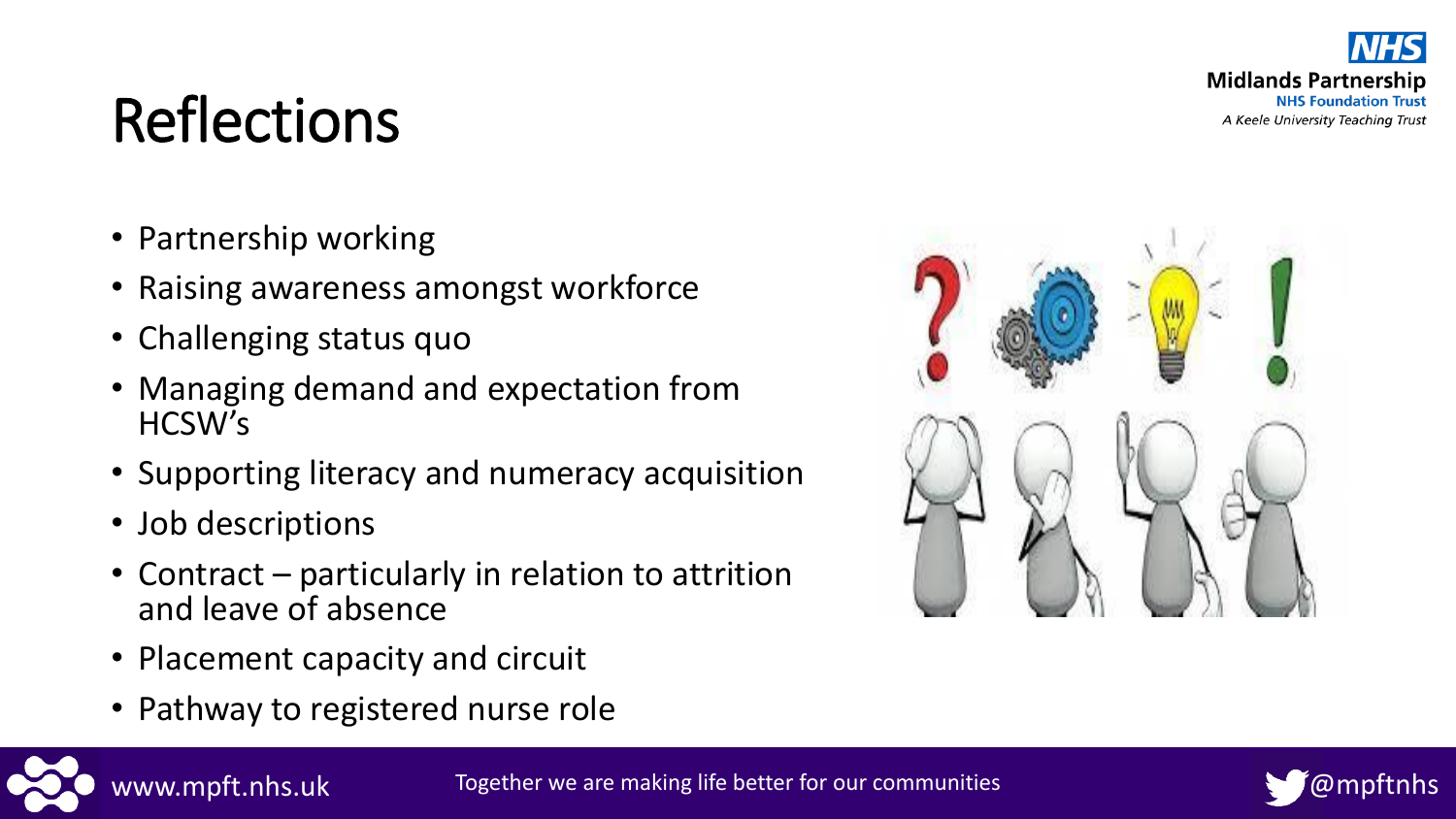

## **Trainee Nurse Associates at C&I** *2017 to present day*

Jo Pollock: Preceptorship & Professional Standards Lead Myra Whiskar: Apprenticeship Lead 02.12.2021

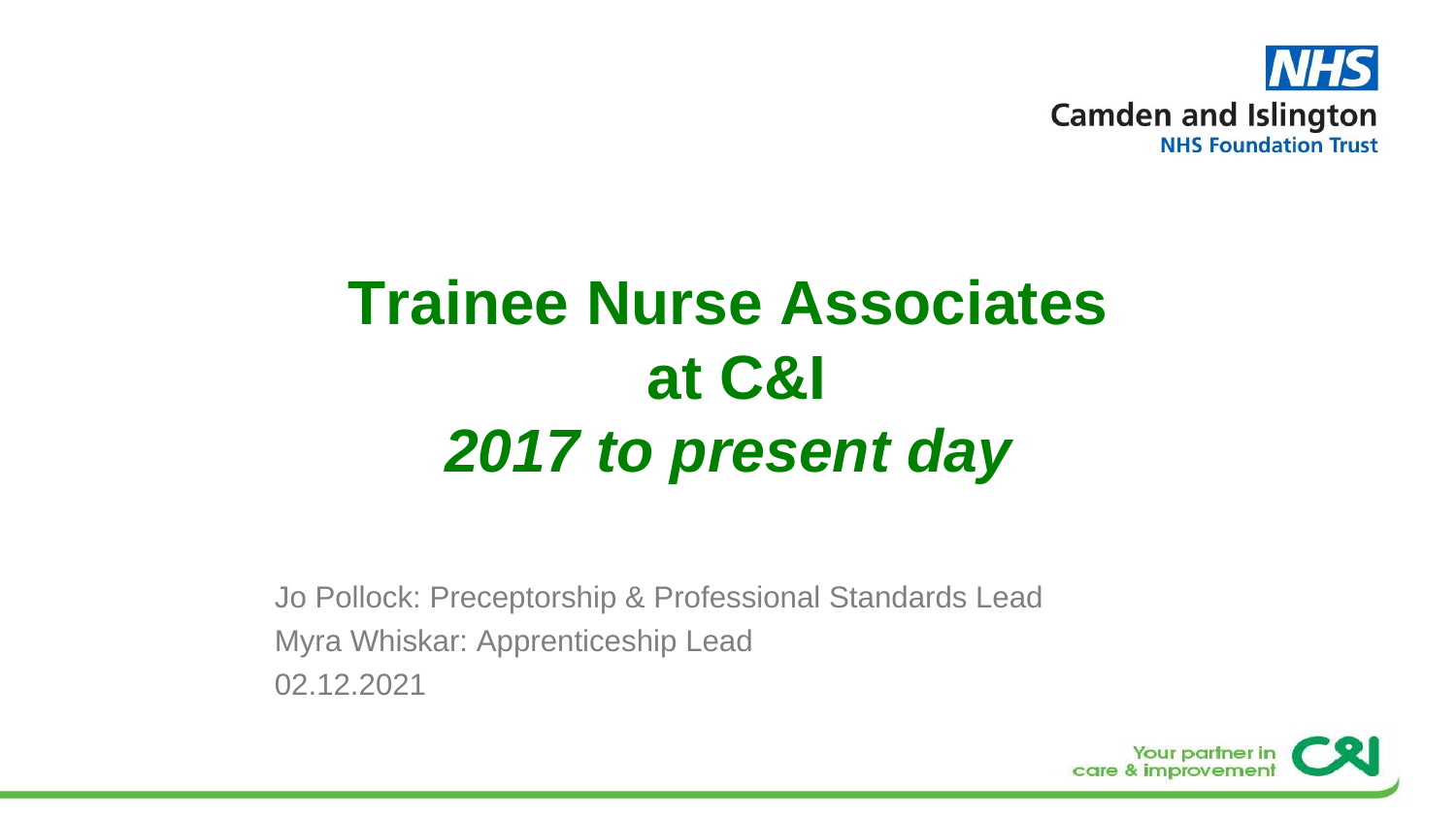#### **Scope of Practice Comparison**

| <b>Support worker</b>         | <b>Nursing Associate</b>     | <b>Registered Nurse</b>       |
|-------------------------------|------------------------------|-------------------------------|
| Assists patients with         | Assists in the               | Assesses patient's needs      |
| activities of daily living as | assessment/gathering of      | and develops a care plan      |
| detailed in the care plan     | information towards patient  |                               |
|                               | assessment e.g Waterlow      | Delegates delivery of care to |
| Records this takes and        | risk score, nutritional      | Nursing Associate, providing  |
| records basic observations    | assessment, NEWS/MUST,       | training and support as       |
| as detailed in the care plan. | Risk Assessment, MSE         | necessary                     |
| Assists with meal service     | Provides guidance and        | Undertakes specialist         |
|                               | training to the support      | clinical skills that are not  |
| Reports any changes in the    | worker                       | appropriate to be delegated   |
| patient's condition to the    |                              | to Nursing Associate          |
| <b>Nursing Associate</b>      | Undertakes clinical          |                               |
|                               | skills/interventions as      | Evaluates care given          |
| Takes and records specific    | delegated by the Registered  |                               |
| observations in accordance    | nurse and through in-direct  | Liaises with the              |
| with training                 | supervision                  | multidisciplinary team in     |
|                               |                              | relation to discharge         |
| May be delegated some         | Responds to concerns         | planning                      |
| administrative tasks          | raised by the support        |                               |
|                               | worker, reviewing and        | Provides mentorship to        |
|                               | escalating to the registered | nursing students, and         |
|                               | nurse as required            | assesses their progress in    |
|                               |                              | placement                     |
|                               | Provides supervision and     |                               |
|                               | support to HCA's and         |                               |
|                               | trainee Nursing Associates   |                               |
|                               | Involved in medicines        |                               |
|                               | management as delegated      |                               |
|                               | by the registered nurse e.g. |                               |
|                               | be able to manage the        |                               |
|                               | depot clinic, dispense       |                               |
|                               | medication on drugs round    |                               |
|                               | Is not able to care co-      |                               |
|                               | ordinate/shift co-ordinate   |                               |
|                               |                              |                               |

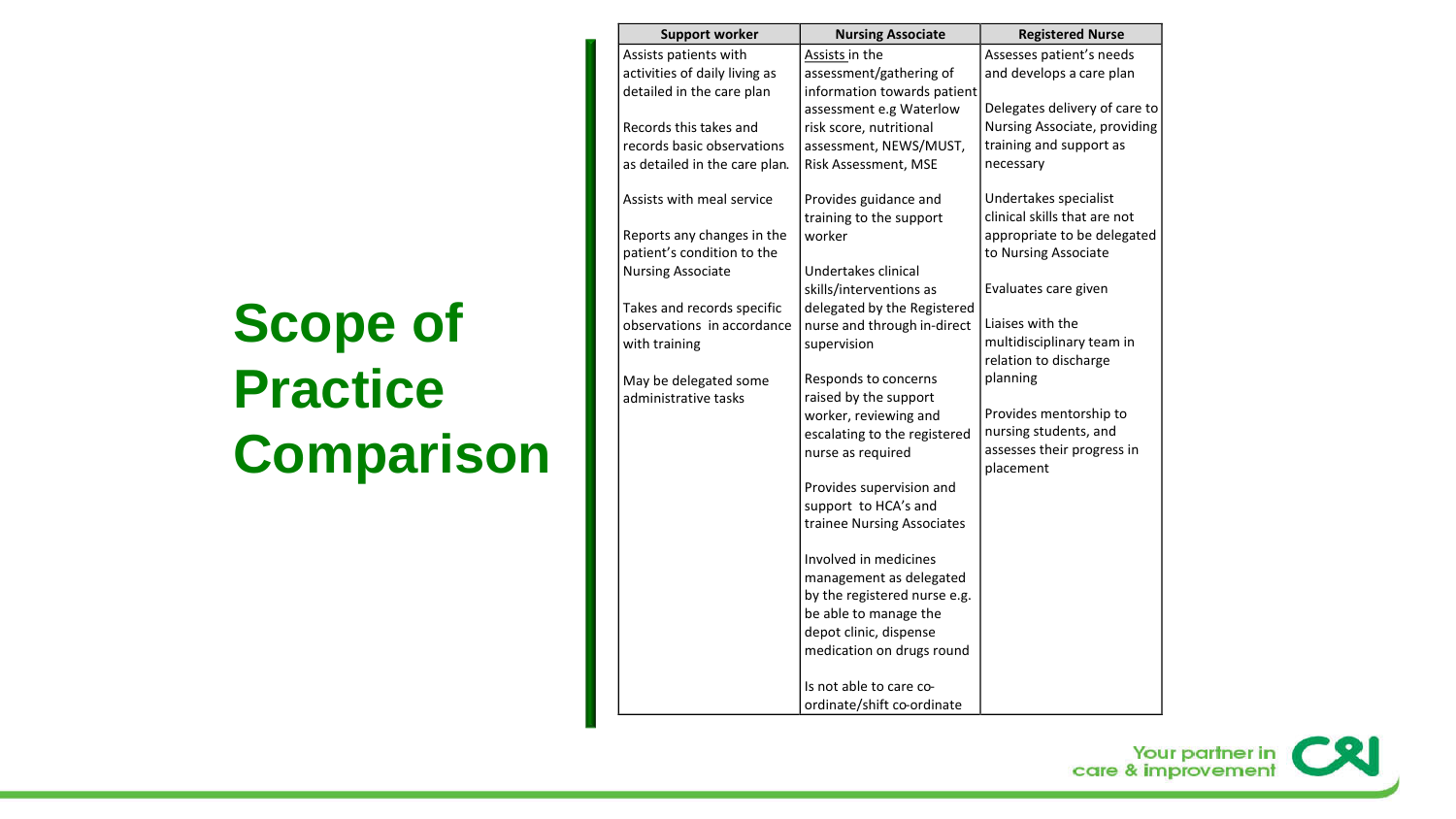## **National Pilot under HEE (Jan 2017)**

North Central London (NCL): 1 of 11 national pilot areas

Middlesex University sole programme provider

Camden & Islington NHS Trust: part of NCL group

C&I hosted seven TNAs: 3 internal & 4 external. Aiming for 10

3 out of 7 successfully completed: 1 remains in C&I and works in

Community rehabilitation

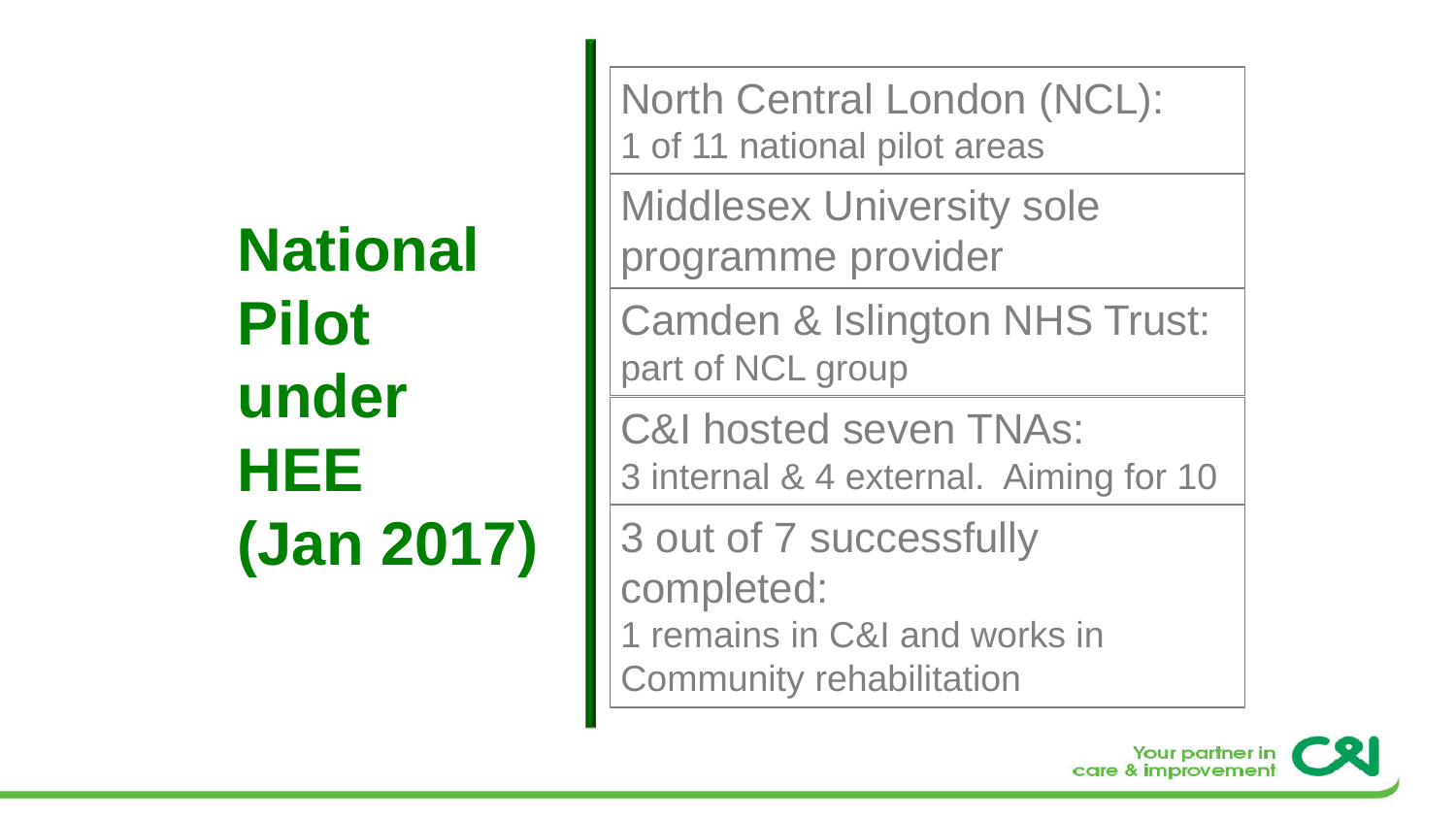# **Learning from pilot (2017)**

More support in Hub areas: understanding of needed training and support

Initial RN reluctance to support: false belief that NA replacing rather than supporting RN role

Academic requirement: inhibited entry - Functional Skills Level 2 or GCSE A-C grades

Confusion with other training

roles: e.g. Trainee MH Workers

Clarity needed re scope of practice

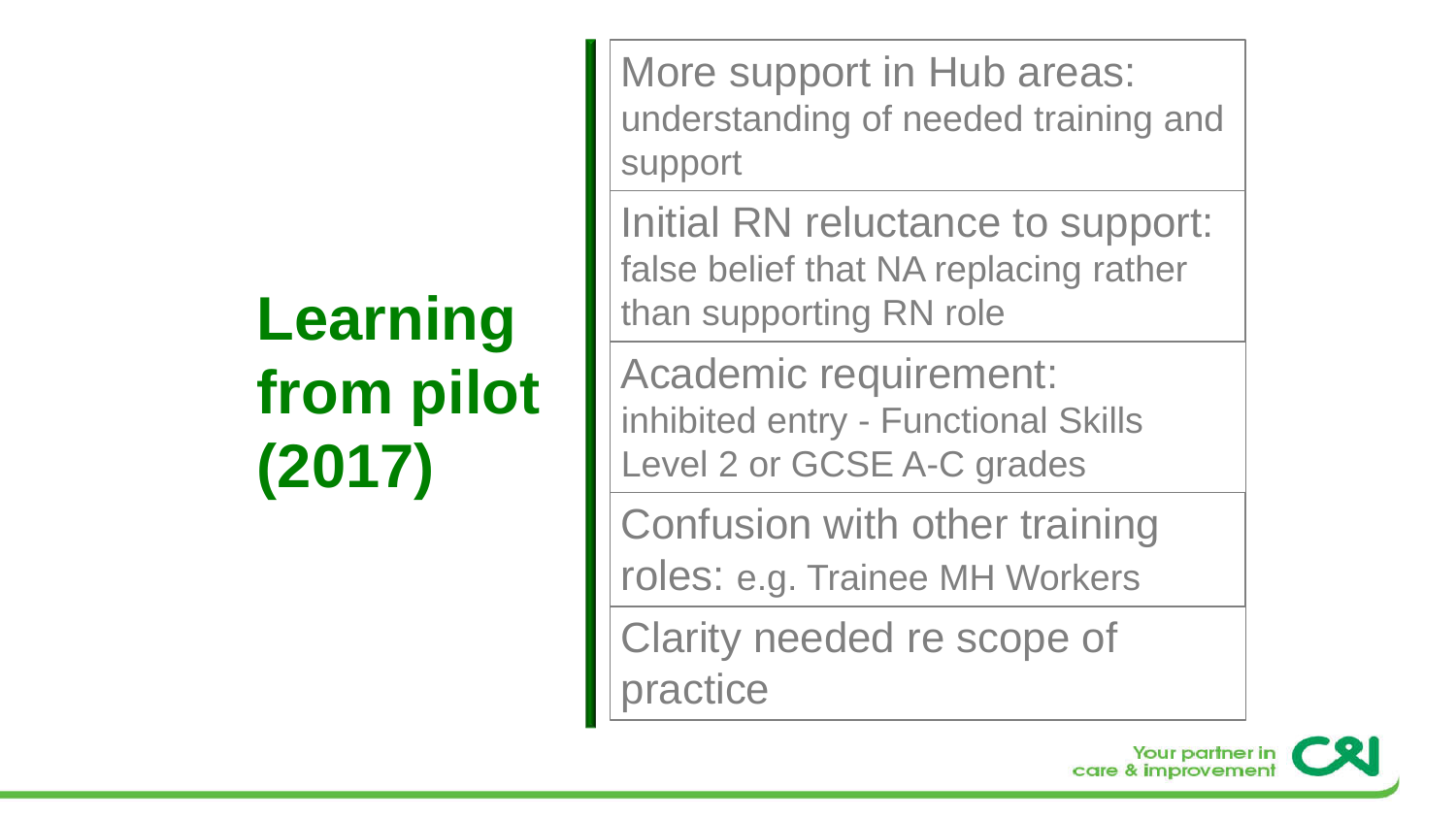## **Next Steps**

Next C&I cohort commenced December 2018: funded via Apprenticeship Levy

HEE Curriculum Framework & Quality Assurance: successful students registered with NMC under 'legacy cohort' arrangements

NMC approval: NA qualification now considered Foundation Degree instead of Advanced Diploma

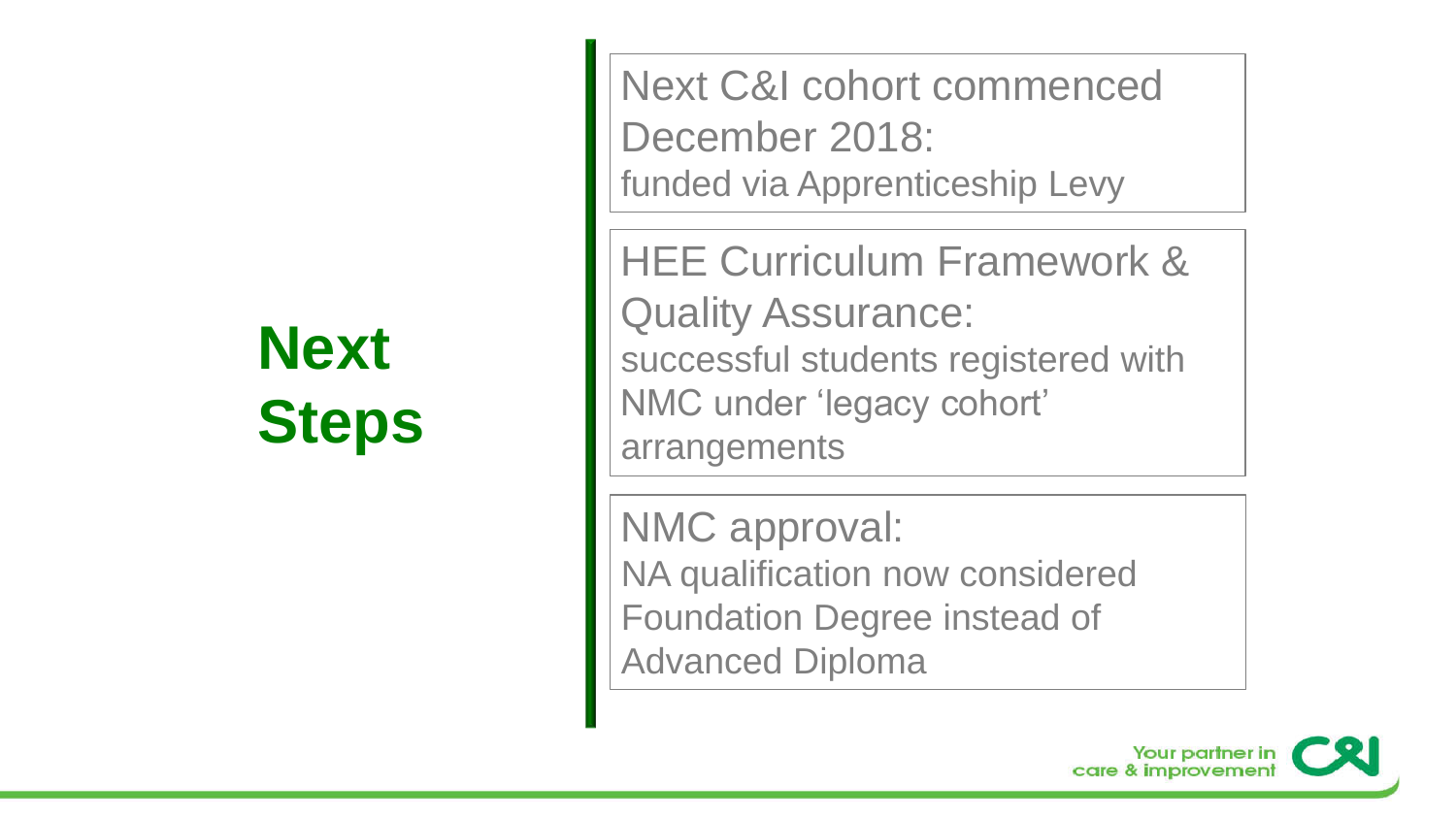## **Dec 2018 Cohort**

C&I hosted seven TNAs: 5 successfully completed

4 placed in C&I Nursing Associate roles:

Undertook preceptorship programme jointly run with BEH

- 4 monthly taught study days
- Completion of Medication Competency relevant to role
- Completed Preceptorship booklet covering all clinical competencies expected of role

1 remained within NCL group

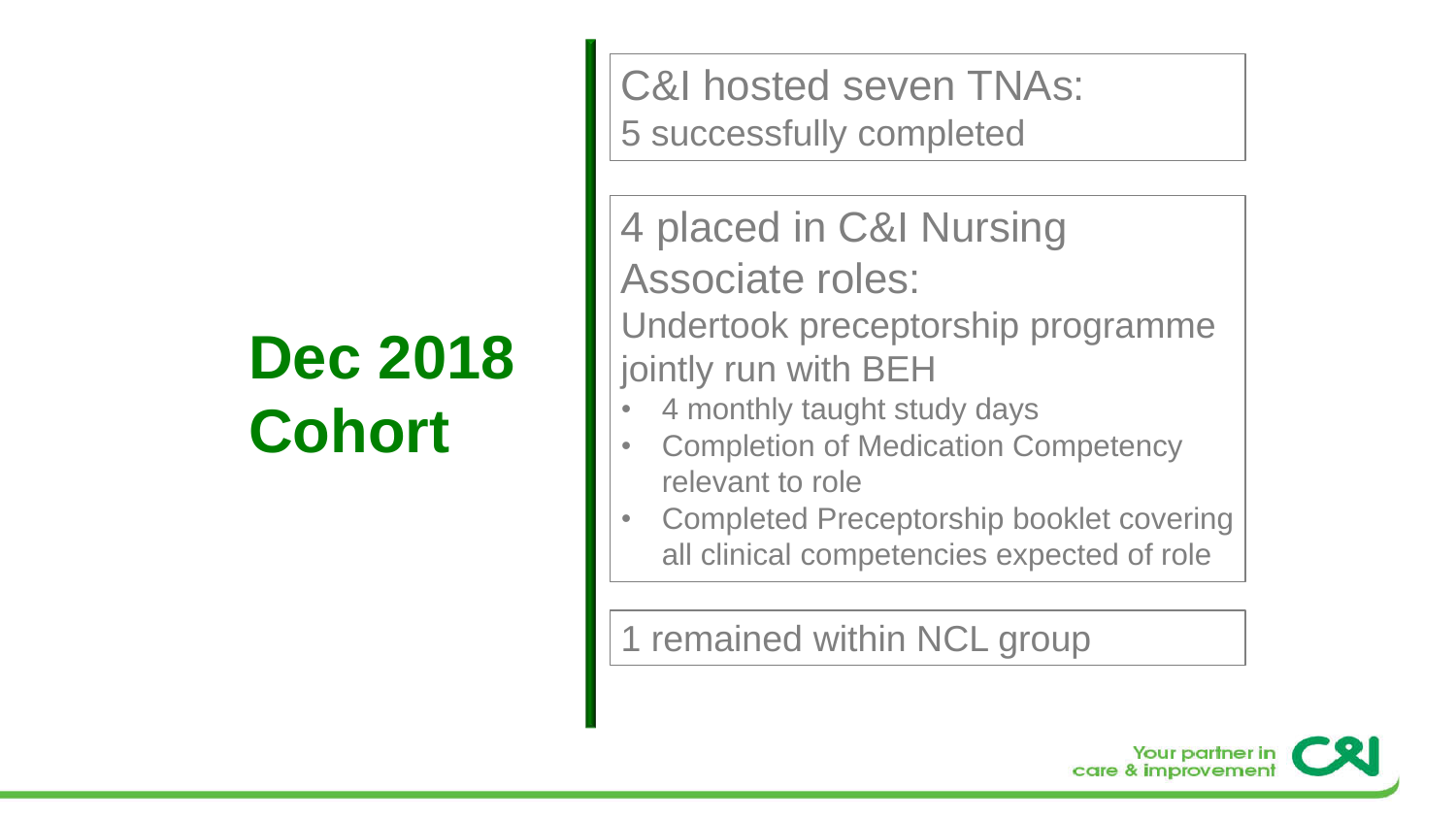## **Dec 2018 Cohort: Placements**

All placed in inpatient services:

- **Rehabilitation**
- Acute
- PICU

3 NAs (plus 1 Assistant Practitioner) commenced Registered Mental Health Nurse (RMHN) top-up apprenticeship in 2021: First cohort for C&I

Plan is to increase places for second RMHN top-up for 2022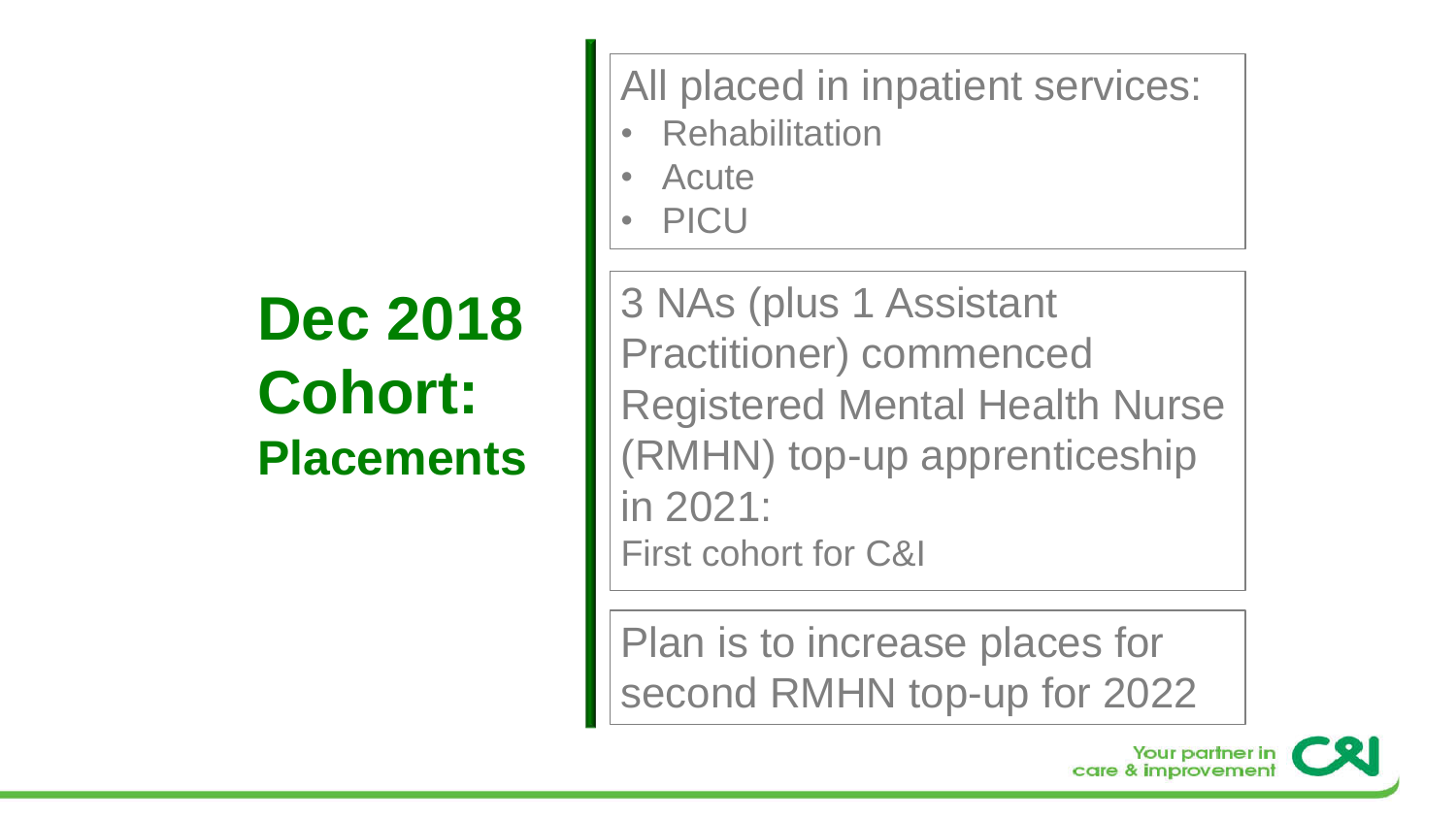## **Dec 2019 Cohort**

About to complete: 5 in total

4 will be remaining at C&I in:

- Community Rehabilitation team
- Community Learning disability team
- Acute ward for over 65s
- Rehabilitation ward

1 will be working in Primary Care within NCL group

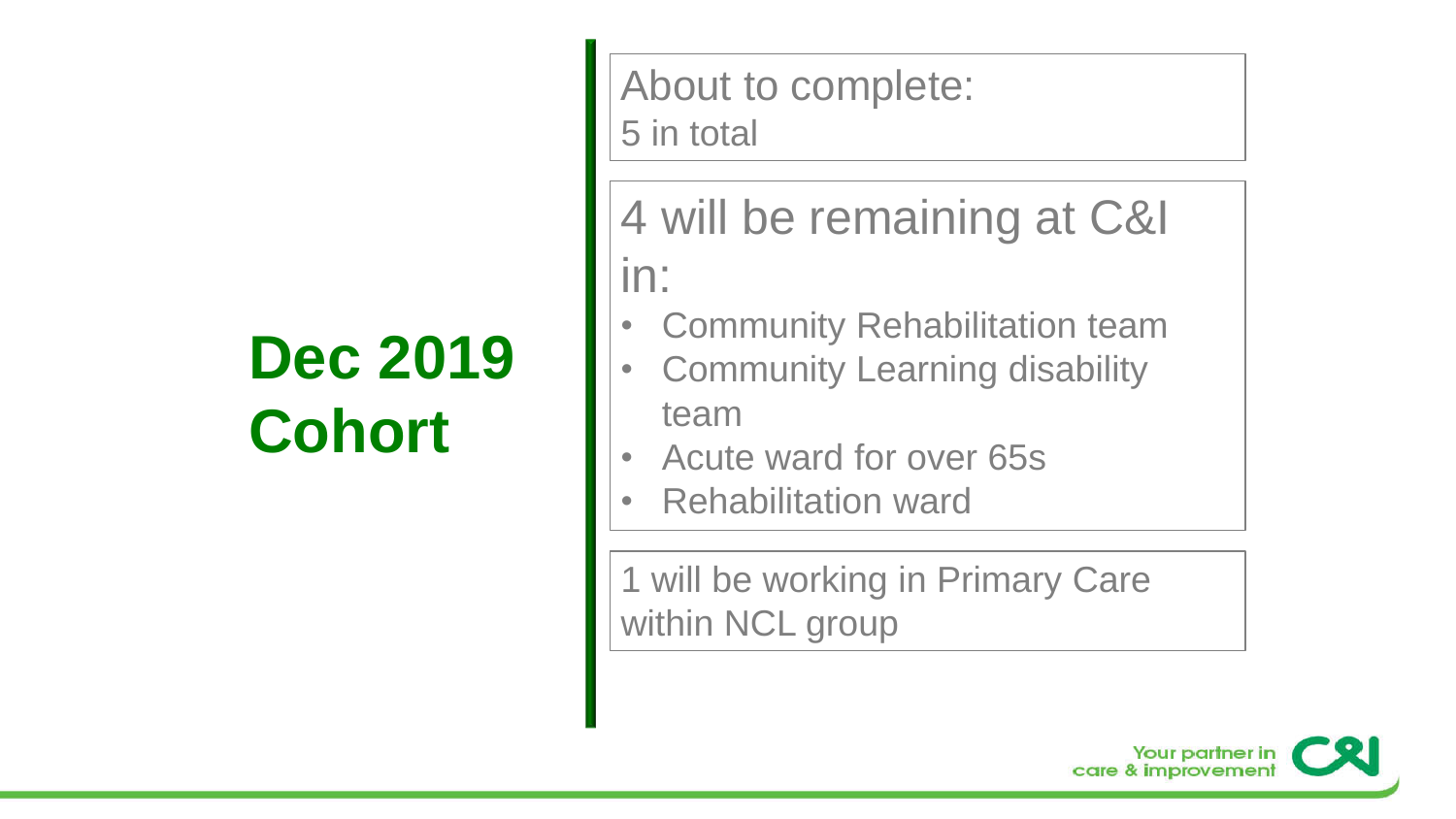#### **Increasing Community placements**

Most TNAs and NAs were in Acute (Inpatient) settings

Initial reluctance in Community settings:

- Shortages of Registered staff in all disciplines
- Scope of practice unclear
- Fear of NAs replacing RNs

Focused on skills required to complete tasks in order to inform and reassure

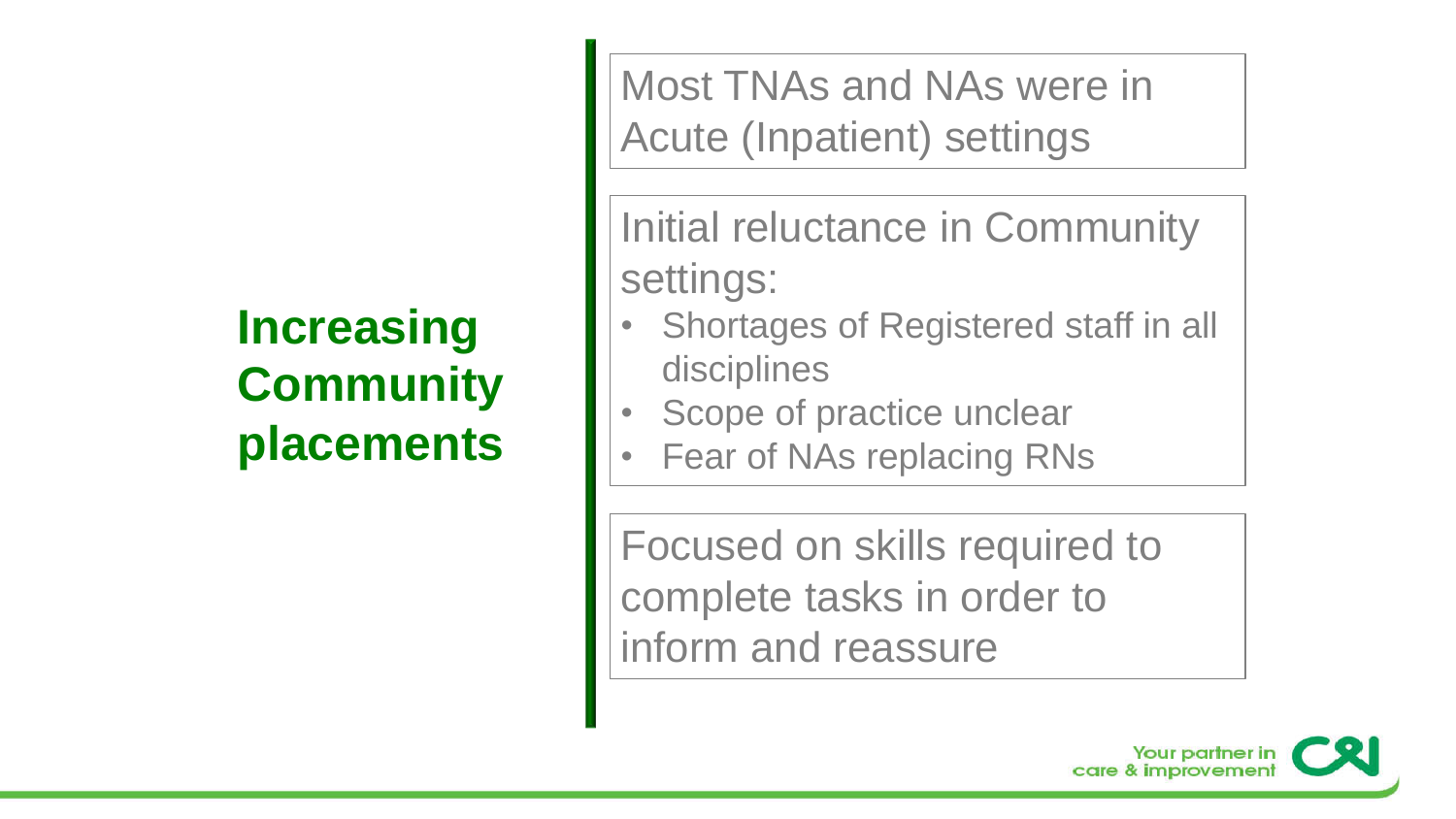### **Next steps: Functional Skills Pathway**

Academic requirement: Functional Skills (FS) Level 2 or GCSE A-C grades

C&I relying on FS assessment of provider to inform if applicant was suitable: C&I felt that this came too late and was demotivating

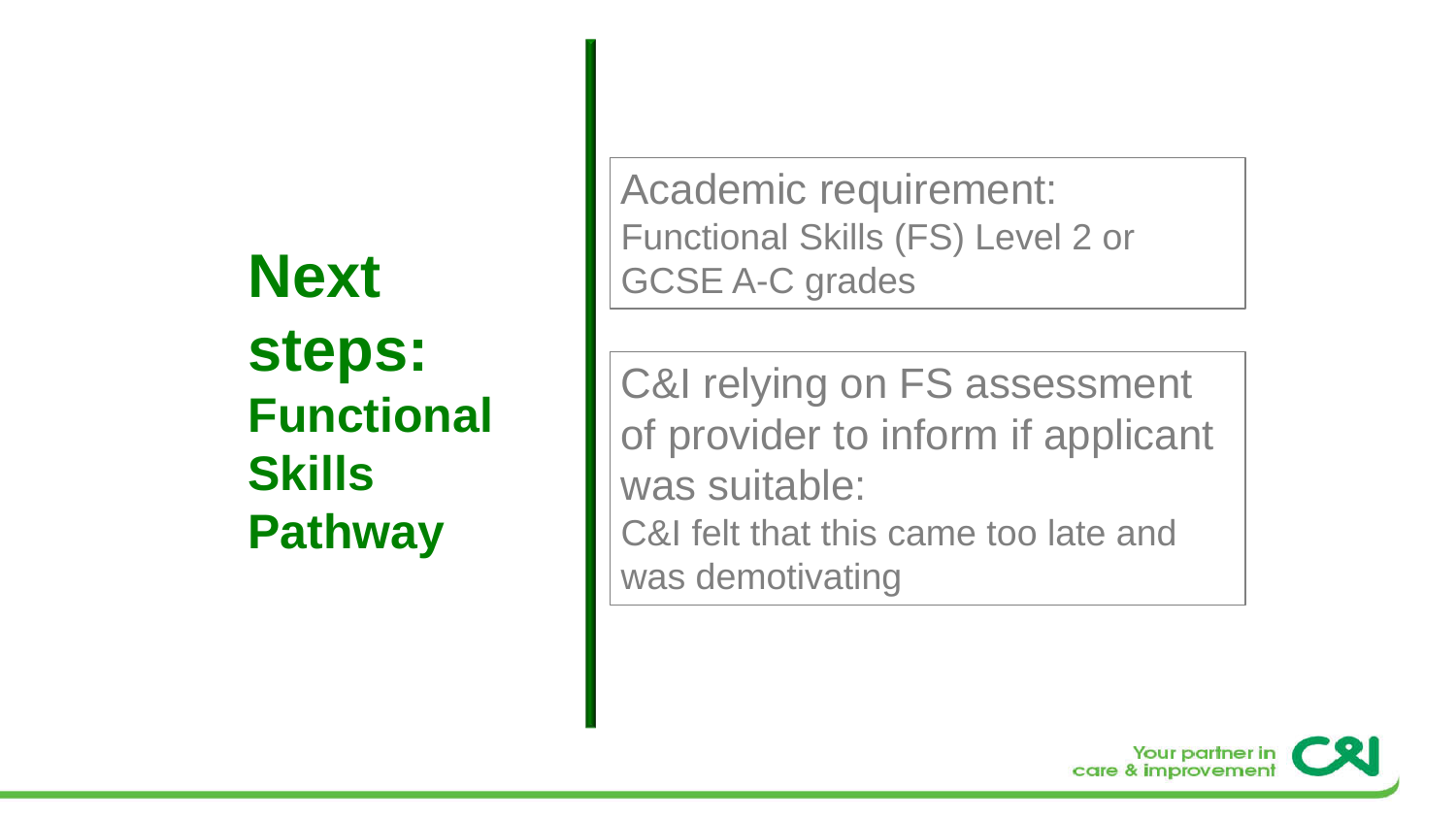#### **Next steps: Functional Skills Pathway #2**

Decision made for all staff unable to provide required evidence:

- engage with an FS pathway provided by C&I through an external supplier
- be assessed for initial level and then progress through programme until required Level reached
- apply for programme

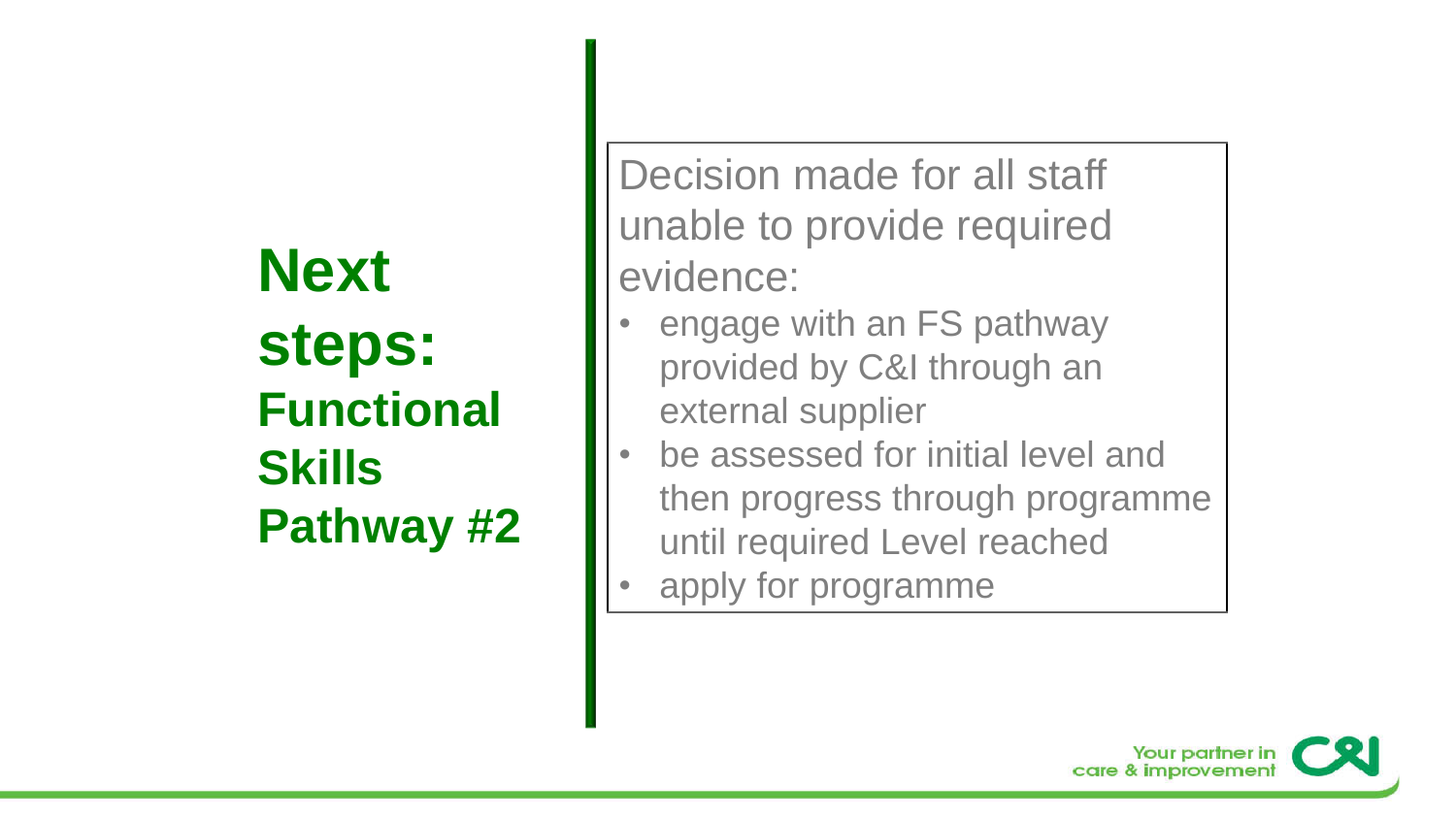## **Range of current placements**

Clozapine clinic Community Learning Disability Services Community Mental Health Services Crisis Houses Inpatient: • Acute treatment **Rehabilitation** Services for aged Psychiatric intensive care Integrated Physical Health Mental Health Community Services Mental Health Crisis Assessment **Services** Place of Safety suite Residential Rehabilitation Services Your partner in

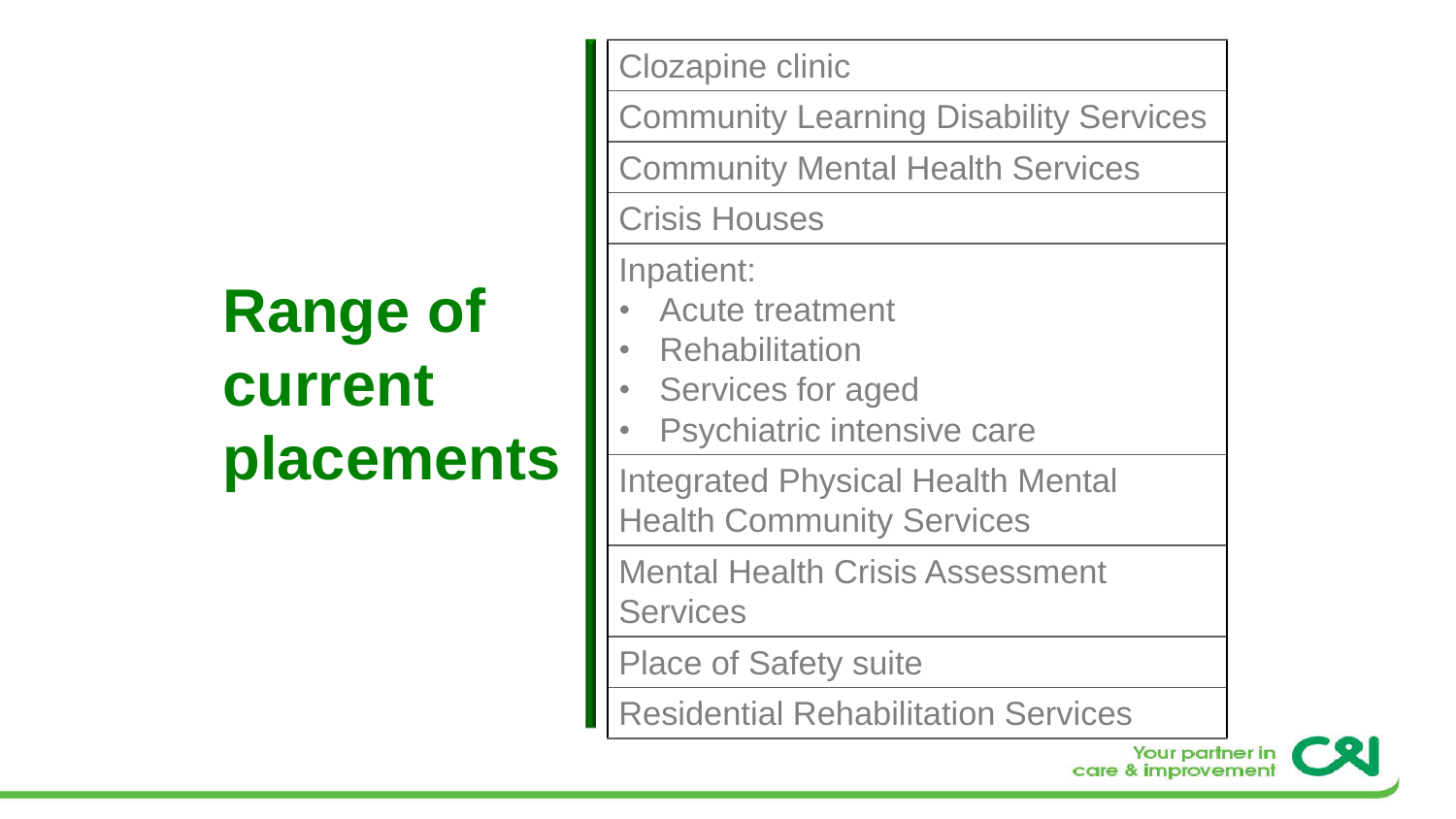## **Recruitment criteria**

Functional Skills (FS) Level 2 or GCSE A-C grades

Work full-time hours

Able to travel to placements and to work shifts

Display exceptional time management skills in all aspects - including work/life

Evidence plans for personal resilience and care of own mental/physical health

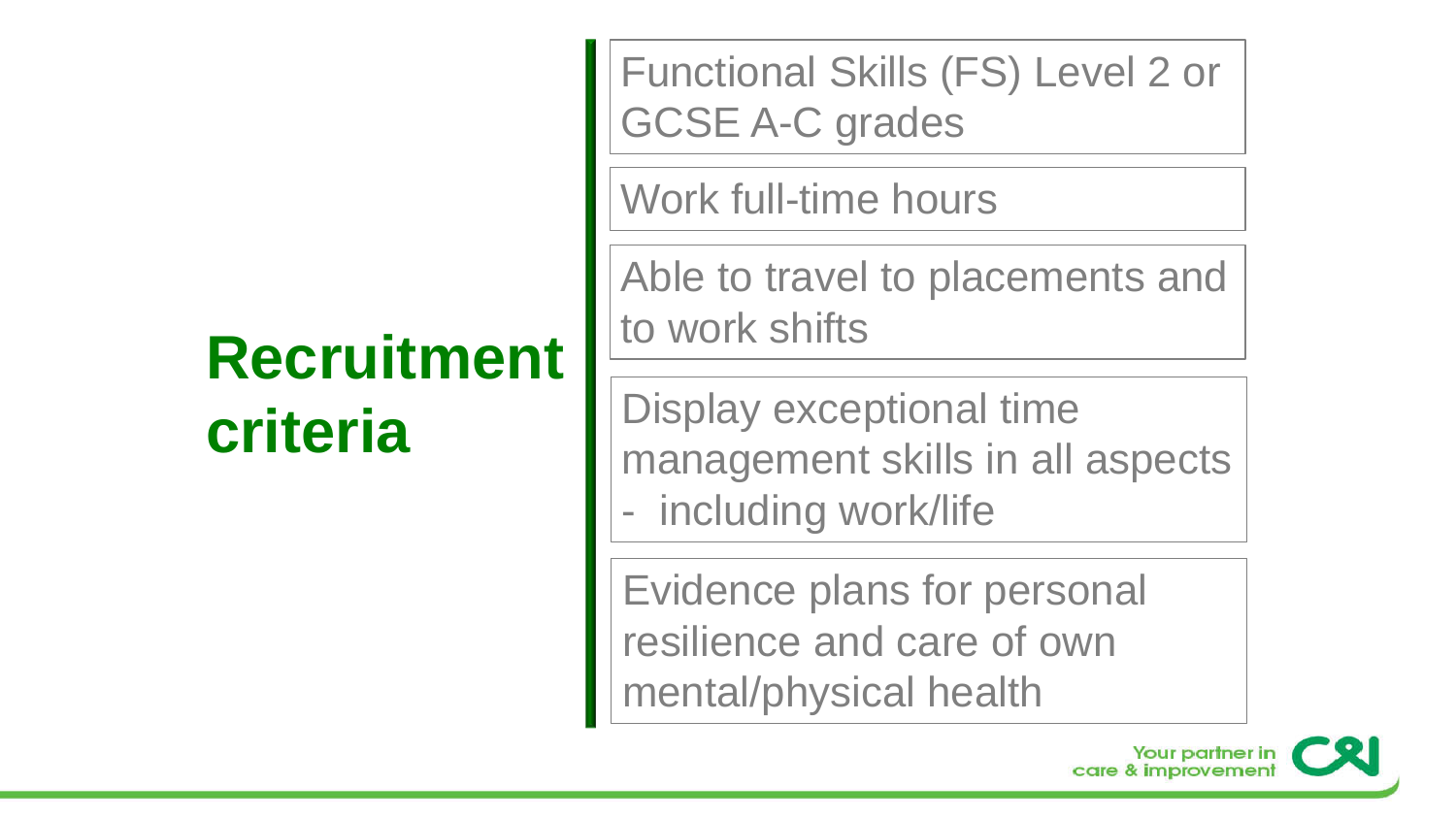

# **Thank you**

# **Any questions?**

Jo Pollock: Preceptorship & Professional Standards Lead Myra Whiskar: Apprenticeship Lead 02.12.2021

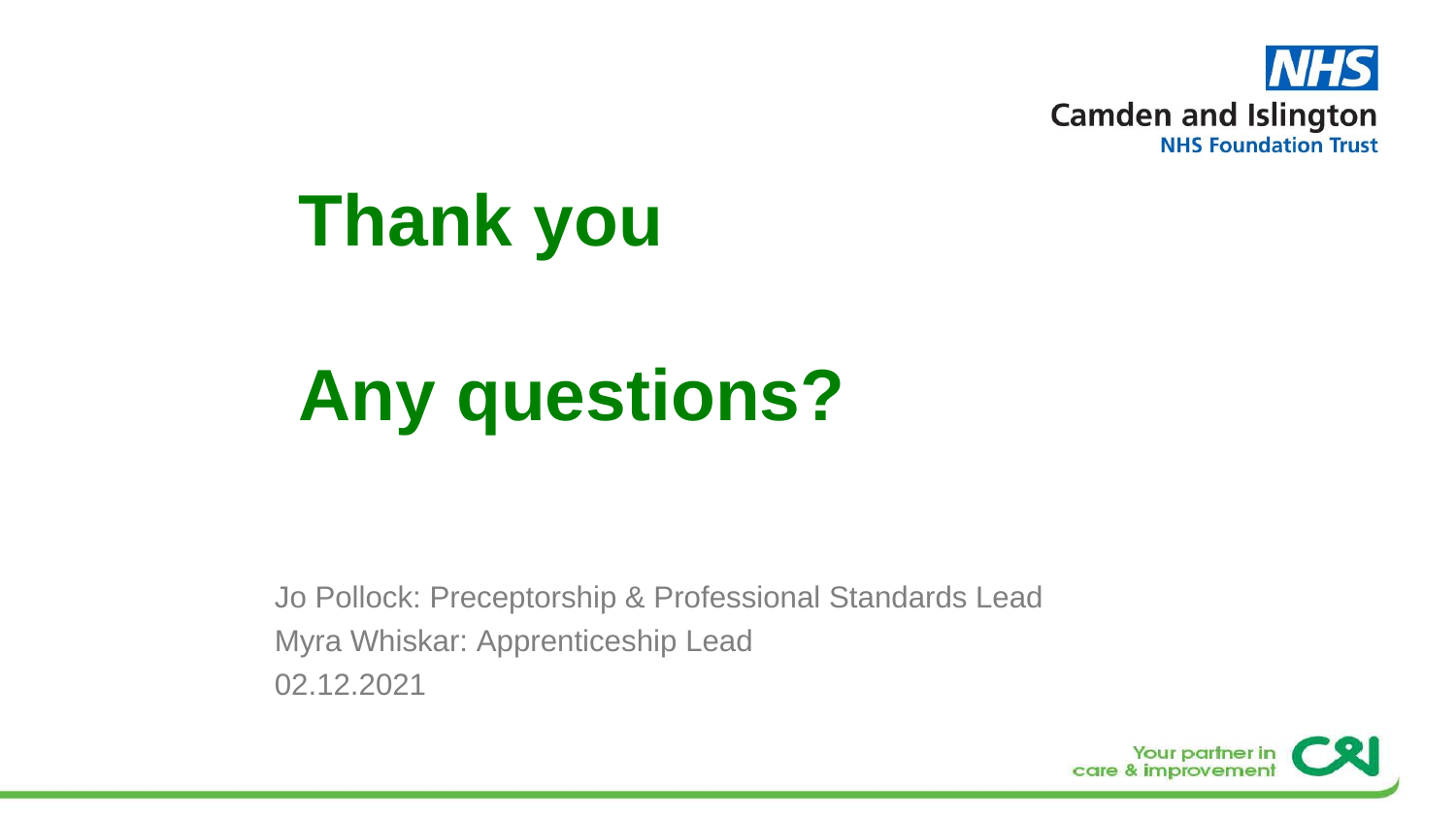#### **Question and answer session**

Please type your questions for our speakers into the chatbox.